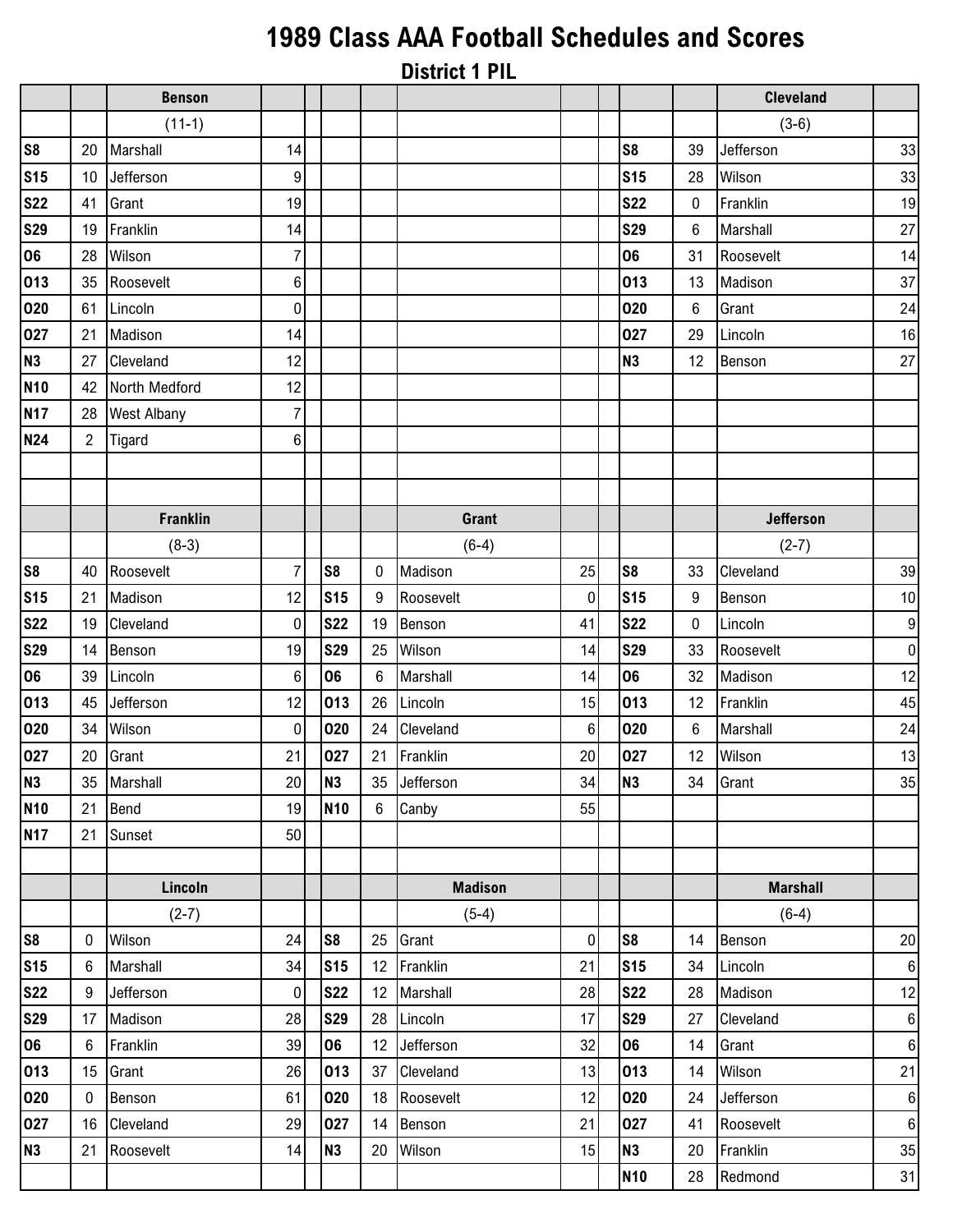|                |                  | <b>Roosevelt</b>    |                |                |       |                         |    |                |                | Wilson           |                  |
|----------------|------------------|---------------------|----------------|----------------|-------|-------------------------|----|----------------|----------------|------------------|------------------|
|                |                  | $(0-9)$             |                |                |       |                         |    |                |                | $(5-4)$          |                  |
| S <sub>8</sub> | 7                | Franklin            | 40             |                |       |                         |    | S <sub>8</sub> | 24             | Lincoln          | $\boldsymbol{0}$ |
| <b>S15</b>     | 0                | Grant               | 9              |                |       |                         |    | <b>S15</b>     | 33             | Cleveland        | 28               |
| <b>S22</b>     | 0                | Wilson              | 21             |                |       |                         |    | <b>S22</b>     | 21             | Roosevelt        | $\pmb{0}$        |
| <b>S29</b>     | $\mathbf{0}$     | Jefferson           | 33             |                |       |                         |    | <b>S29</b>     | 14             | Grant            | 25               |
| 06             | 14               | Cleveland           | 31             |                |       |                         |    | 06             | $\overline{7}$ | Benson           | 28               |
| 013            | 6                | Benson              | 35             |                |       |                         |    | 013            | 21             | Marshall         | 14               |
| 020            | 12               | Madison             | 18             |                |       |                         |    | 020            | $\pmb{0}$      | Franklin         | 34               |
| 027            | 6                | Marshall            | 41             |                |       |                         |    | 027            | 13             | Jefferson        | 12               |
| <b>N3</b>      | 14               | Lincoln             | 21             |                |       |                         |    | <b>N3</b>      | 15             | Madison          | 20               |
|                |                  |                     |                |                |       |                         |    |                |                |                  |                  |
|                |                  |                     |                |                |       |                         |    |                |                |                  |                  |
|                |                  |                     |                |                |       | <b>District 2 Metro</b> |    |                |                |                  |                  |
|                |                  | Aloha               |                |                |       |                         |    |                |                | <b>Beaverton</b> |                  |
|                |                  | $(5-4)$             |                |                |       |                         |    |                |                | $(4-5)$          |                  |
| S <sub>8</sub> | 28               | Battle Ground (WA)  | $\overline{7}$ |                |       |                         |    | s <sub>1</sub> | 30             | Eagle Point      | 15               |
| <b>S15</b>     | 26               | Beaverton           | $\overline{7}$ |                |       |                         |    | S <sub>8</sub> | 27             | Sunset (ot)      | 24               |
| <b>S22</b>     | 46               | McMinnville         | 0              |                |       |                         |    | <b>S15</b>     | $\overline{7}$ | Aloha            | 26               |
| <b>S29</b>     | 16               | Hillsboro           | 14             |                |       |                         |    | <b>S22</b>     | 21             | Newberg          | $\overline{7}$   |
| 06             | 8                | Tigard              | 28             |                |       |                         |    | <b>S29</b>     | 14             | Glencoe          | $20\,$           |
| 013            | 22               | Jesuit              | 24             |                |       |                         |    | 06             | 17             | McMinnville      | $\pmb{0}$        |
| 020            | 28               | Sunset              | 21             |                |       |                         |    | 013            | 21             | Hillsboro        | 24               |
| 027            | 16               | Glencoe             | 24             |                |       |                         |    | 020            | 14             | Tigard (2 ot)    | 21               |
| N <sub>3</sub> | 8                | Newberg             | 22             |                |       |                         |    | 027            | $\pmb{0}$      | Jesuit           | 28               |
|                |                  |                     |                |                |       |                         |    |                |                |                  |                  |
|                |                  |                     |                |                |       |                         |    |                |                |                  |                  |
|                |                  | <b>Forest Grove</b> |                |                |       | <b>Glencoe</b>          |    |                |                | <b>Hillsboro</b> |                  |
|                |                  | $(2-6)$             |                |                |       | $(5-5)$                 |    |                |                | $(4-5)$          |                  |
| S <sub>1</sub> | 14               | St. Helens          | 35             | S <sub>8</sub> | $\,6$ | Newberg                 | 28 | S <sub>8</sub> | 35             | Tigard           | 28               |
| S8             | 13               | Pendleton           | 55             | <b>S15</b>     | 19    | Tigard                  | 24 | <b>S15</b>     | 24             | Jesuit           | 23               |
| <b>S15</b>     | $\boldsymbol{0}$ | Newberg             | 28             | <b>S22</b>     | 14    | Evergreen (WA)          | 29 | <b>S22</b>     | $\overline{7}$ | Sunset           | 35               |
| <b>S22</b>     | 23               | Vancouver (B.C.)    | 24             | <b>S29</b>     | 21    | Jesuit                  | 13 | <b>S29</b>     | 14             | Aloha            | 16               |
| <b>S29</b>     | 29               | Molalla             | $\pmb{0}$      | 06             | 20    | Beaverton               | 14 | 06             | $\overline{7}$ | Newberg          | 17               |
| 06             | 16               | Madras              | 21             | 013            | 34    | Sunset                  | 45 | 013            | 10             | Evergreen (WA)   | 33               |
| 013            | 20               | <b>Dallas</b>       | $\overline{7}$ | 020            | 27    | McMinnville             | 12 | 020            | 24             | Beaverton        | 21               |
| 020            | 6                | Central             | 29             | 027            | 24    | Aloha                   | 16 | 027            | 27             | McMinnville      | $22\,$           |
| 027            |                  |                     |                | N3             | 27    | Hillsboro               | 20 | <b>N3</b>      | 20             | Glencoe          | $27\,$           |
| <b>N3</b>      |                  |                     |                | <b>N10</b>     | 40    | Gresham                 | 42 |                |                |                  |                  |
|                |                  | <b>IND</b>          |                |                |       |                         |    |                |                |                  |                  |
|                |                  |                     |                |                |       |                         |    |                |                |                  |                  |
|                |                  |                     |                |                |       |                         |    |                |                |                  |                  |
|                |                  |                     |                |                |       |                         |    |                |                |                  |                  |
|                |                  |                     |                |                |       |                         |    |                |                |                  |                  |
|                |                  |                     |                |                |       |                         |    |                |                |                  |                  |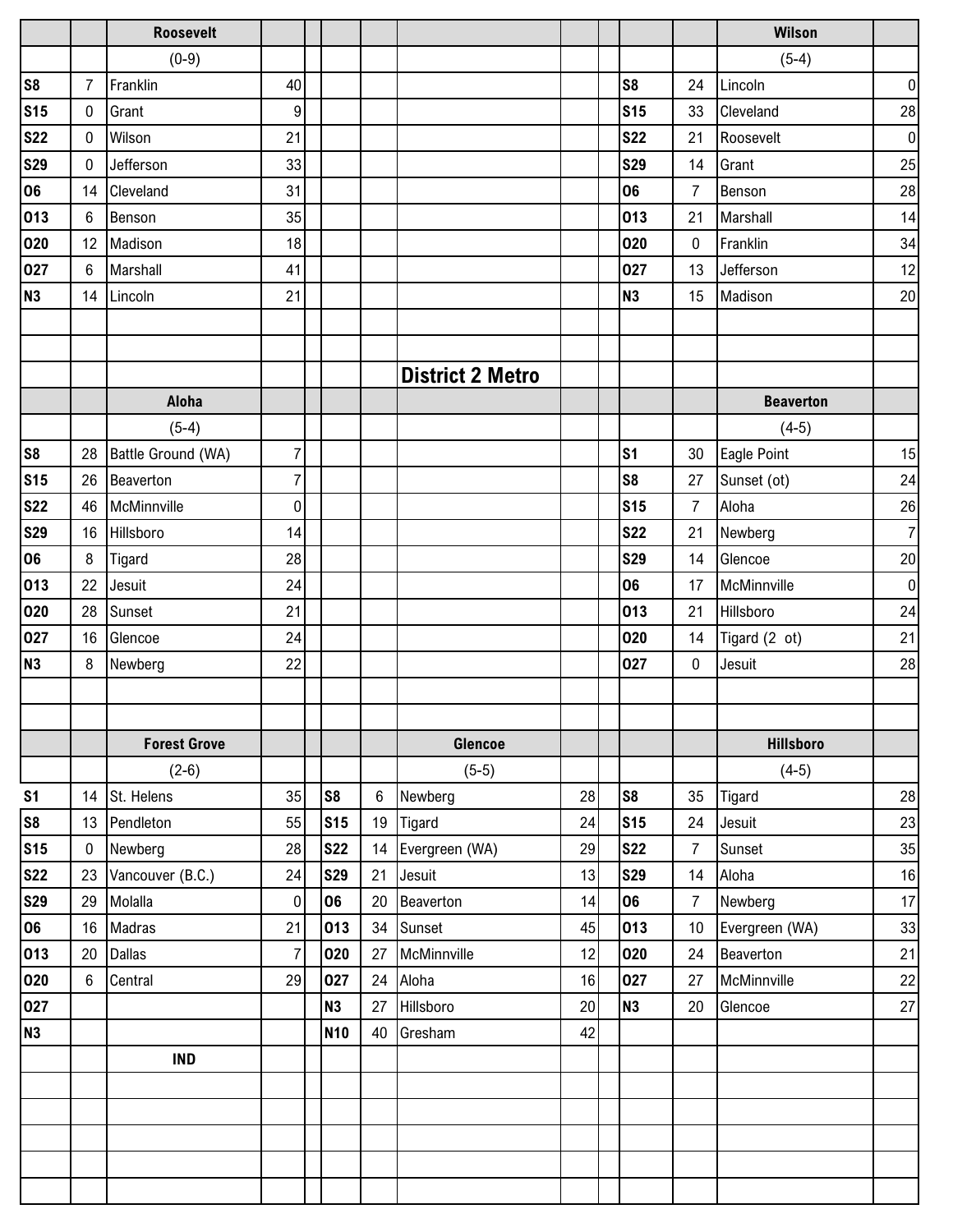|                |    | <b>Jesuit</b>           |                |                |                | <b>McMinnville</b>         |                |                |                | <b>Newberg</b>          |                  |
|----------------|----|-------------------------|----------------|----------------|----------------|----------------------------|----------------|----------------|----------------|-------------------------|------------------|
|                |    | $(9-3)$                 |                |                |                | $(0-9)$                    |                |                |                | $(5-5)$                 |                  |
| <b>S8</b>      | 47 | McMinnville             | 14             | S <sub>1</sub> | $\overline{7}$ | Redmond                    | 34             | S8             | 28             | Glencoe                 | $\,6\,$          |
| <b>S15</b>     | 23 | Hillsboro               | 24             | S <sub>8</sub> | 14             | Jesuit                     | 47             | <b>S15</b>     | 28             | <b>Forest Grove</b>     | $\pmb{0}$        |
| <b>S22</b>     | 32 | Tigard                  | 12             | <b>S15</b>     | 20             | Sunset                     | 41             | <b>S22</b>     | $\overline{7}$ | Beaverton               | 21               |
| <b>S29</b>     | 13 | Glencoe                 | 21             | <b>S22</b>     | 0              | Aloha                      | 46             | <b>S29</b>     | 35             | McMinnville             | $\,6\,$          |
| 06             | 29 | Sunset                  | 32             | <b>S29</b>     | 6              | Newberg                    | 35             | 06             | 17             | Hillsboro               | $\overline{7}$   |
| 013            | 24 | Aloha                   | 22             | 06             | 0              | Beaverton                  | 17             | 013            | $\pmb{0}$      | Tigard                  | 20               |
| 020            | 56 | Newberg                 | 24             | 013            | 12             | Glencoe                    | 27             | 020            | 24             | Jesuit                  | 56               |
| 027            | 35 | <b>Crook County</b>     | 15             | 020            | 22             | Hillsboro                  | 27             | 027            | 14             | Sunset                  | 42               |
| <b>N3</b>      | 28 | Beaverton               | 0              | 027            | $\overline{7}$ | Tigard                     | 34             | N <sub>3</sub> | 22             | Aloha                   | $\,8\,$          |
| <b>N10</b>     | 35 | <b>Central Catholic</b> | 0              | <b>N3</b>      |                |                            |                | <b>N10</b>     | 21             | Ashland                 | 46               |
| <b>N17</b>     | 21 | Canby                   | 12             |                |                |                            |                |                |                |                         |                  |
| <b>N24</b>     | 14 | Ashland                 | 34             |                |                |                            |                |                |                |                         |                  |
|                |    |                         |                |                |                |                            |                |                |                |                         |                  |
|                |    |                         |                |                |                |                            |                |                |                |                         |                  |
|                |    | <b>Sunset</b>           |                |                |                |                            |                |                |                | <b>Tigard</b>           |                  |
|                |    | $(8-3)$                 |                |                |                |                            |                |                |                | $(8-5)$                 |                  |
| S <sub>8</sub> | 24 | Beaverton (ot)          | 27             |                |                |                            |                | S <sub>8</sub> | 28             | Hillsboro               | 35               |
| <b>S15</b>     | 41 | McMinnville             | 20             |                |                |                            |                | <b>S15</b>     | 24             | Glencoe                 | 19               |
| <b>S22</b>     | 35 | Hillsboro               | $\overline{7}$ |                |                |                            |                | <b>S22</b>     | 12             | Jesuit                  | 32               |
| <b>S29</b>     | 28 | Tigard                  | 3              |                |                |                            |                | <b>S29</b>     | $\mathbf{3}$   | Sunset                  | 28               |
| 06             | 32 | Jesuit                  | 29             |                |                |                            |                | 06             | 28             | Aloha                   | $\,8\,$          |
| 013            | 45 | Glencoe                 | 34             |                |                |                            |                | 013            | 20             | Newberg                 | $\mathbf 0$      |
| 020            | 21 | Aloha                   | 28             |                |                |                            |                | 020            | 8              | Redmond (ot)            | 14               |
| 027            | 42 | Newberg                 | 14             |                |                |                            |                | 027            | 21             | Beaverton (2 ot)        | 14               |
| N3             |    | 36 Churchill            | 13             |                |                |                            |                | <b>N3</b>      | 34             | McMinnville             | $\overline{7}$   |
| <b>N10</b>     | 50 | Franklin                | 21             |                |                |                            |                | <b>N10</b>     | 17             | Reynolds                | $\boldsymbol{0}$ |
| <b>N17</b>     | 21 | Roseburg                | 34             |                |                |                            |                | <b>N17</b>     | 28             | Clackamas               | $\pmb{0}$        |
|                |    |                         |                |                |                |                            |                | <b>N24</b>     | 6              | Benson                  | $\overline{2}$   |
|                |    |                         |                |                |                |                            |                | D <sub>1</sub> | 6              | Ashland                 | 33               |
|                |    |                         |                |                |                | <b>District 3 Mt. Hood</b> |                |                |                |                         |                  |
|                |    | <b>Barlow</b>           |                |                |                | <b>Centennial</b>          |                |                |                | <b>Central Catholic</b> |                  |
|                |    | $(1-8)$                 |                |                |                | $(4-5)$                    |                |                |                | $(5-5)$                 |                  |
| S <sub>8</sub> | 14 | Canby                   | 42             | S <sub>8</sub> | 14             | Clackamas                  | 57             | S <sub>8</sub> | $\overline{7}$ | <b>West Linn</b>        | 21               |
| <b>S15</b>     | 7  | Putnam                  | 20             | <b>S15</b>     | 14             | <b>West Linn</b>           | 23             | <b>S15</b>     | $\pmb{0}$      | Clackamas               | 34               |
| <b>S22</b>     | 0  | David Douglas           | 29             | <b>S22</b>     | 29             | Parkrose                   | 23             | <b>S22</b>     | $\overline{7}$ | Reynolds                | 19               |
| <b>S29</b>     |    | 14 Reynolds             | 21             | <b>S29</b>     | $\mathbf 0$    | Gresham                    | 49             | <b>S29</b>     | 27             | Sandy                   | $\overline{7}$   |
| 06             | 15 | Centennial              | 25             | 06             | 25             | <b>Barlow</b>              | 15             | 06             | 10             | David Douglas           | $\overline{7}$   |
| 013            | 2  | Gresham                 | 24             | 013            | 23             | <b>Central Catholic</b>    | 30             | 013            | 30             | Centennial              | 23               |
| 020            | 27 | Sandy                   | 0              | 020            | 14             | David Douglas              | 21             | 020            | 34             | Parkrose                | 30               |
| 027            | 21 | Parkrose                | 36             | 027            | 27             | Reynolds                   | $\overline{7}$ | 027            | $\overline{7}$ | Gresham                 | 28               |
| <b>N3</b>      |    | 14 Central Catholic     | 27             | <b>N3</b>      | 14             | Sandy                      | 6 <sup>1</sup> | N <sub>3</sub> | 27             | Barlow                  | 14               |
|                |    |                         |                |                |                |                            |                | <b>N10</b>     | $\pmb{0}$      | Jesuit                  | 35               |
|                |    |                         |                |                |                |                            |                |                |                |                         |                  |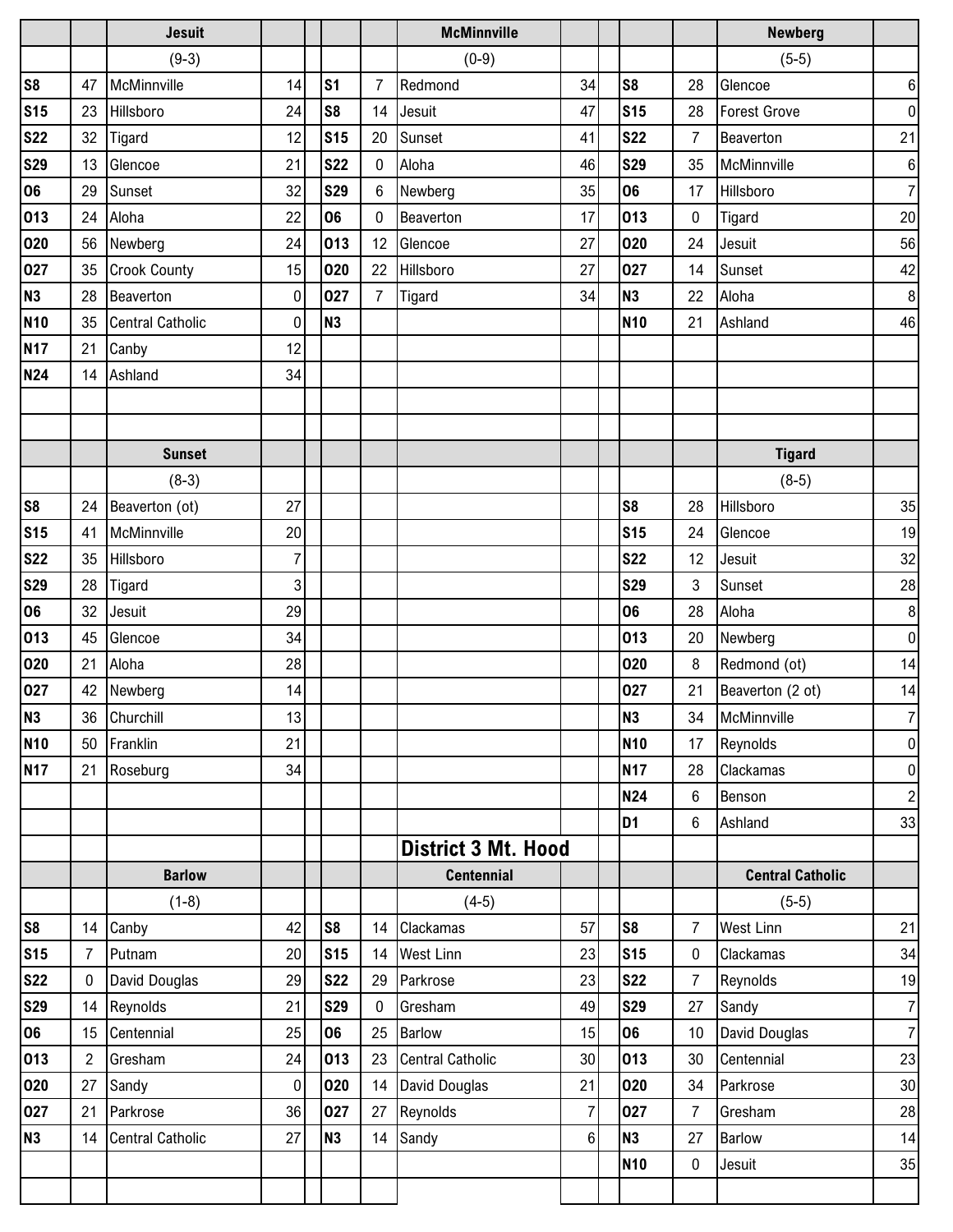|                |    | <b>David Douglas</b>    |                  |                |                |                                |                |                |                | Gresham                 |                  |
|----------------|----|-------------------------|------------------|----------------|----------------|--------------------------------|----------------|----------------|----------------|-------------------------|------------------|
|                |    | $(5-6)$                 |                  |                |                |                                |                |                |                | $(11-2)$                |                  |
| S <sub>8</sub> | 7  | Oregon City (ot)        | 13               |                |                |                                |                | S <sub>8</sub> | 41             | Lakeridge               | 13               |
| <b>S15</b>     | 15 | Bend                    | 37               |                |                |                                |                | <b>S15</b>     | 6              | Oregon City             | 12               |
| <b>S22</b>     | 29 | <b>Barlow</b>           | $\mathbf 0$      |                |                |                                |                | <b>S22</b>     | 56             | Sandy                   | $\pmb{0}$        |
| <b>S29</b>     | 42 | Parkrose                | 6                |                |                |                                |                | <b>S29</b>     | 49             | Centennial              | $\boldsymbol{0}$ |
| 06             | 7  | <b>Central Catholic</b> | 10               |                |                |                                |                | 06             | 35             | Parkrose                | 6                |
| 013            | 14 | Reynolds                | 24               |                |                |                                |                | 013            | 24             | <b>Barlow</b>           | $\overline{c}$   |
| 020            | 21 | Centennial              | 14               |                |                |                                |                | 020            | 35             | Reynolds                | $\overline{7}$   |
| 027            | 40 | Sandy                   | $6\phantom{1}6$  |                |                |                                |                | 027            | 28             | <b>Central Catholic</b> | $\overline{7}$   |
| <b>N3</b>      | 14 | Gresham                 | 30               |                |                |                                |                | <b>N3</b>      | 30             | David Douglas           | 14               |
| <b>N10</b>     | 23 | Lebanon                 | $\mathbf 0$      |                |                |                                |                | <b>N10</b>     | 42             | Glencoe                 | 40               |
| <b>N17</b>     | 13 | Roseburg                | 40               |                |                |                                |                | <b>N17</b>     | 21             | Redmond                 | $\boldsymbol{0}$ |
|                |    |                         |                  |                |                |                                |                | <b>N24</b>     | 14             | <b>Klamath Union</b>    | $\,6$            |
|                |    |                         |                  |                |                |                                |                | D <sub>1</sub> | 20             | Roseburg                | 42               |
|                |    |                         |                  |                |                |                                |                |                |                |                         |                  |
|                |    |                         |                  |                |                |                                |                |                |                |                         |                  |
|                |    | <b>Parkrose</b>         |                  |                |                | <b>Reynolds</b>                |                |                |                | <b>Sandy</b>            |                  |
|                |    | $(2-7)$                 |                  |                |                | $(5-5)$                        |                |                |                |                         |                  |
| S <sub>8</sub> | 9  | Lake Oswego             | 21               | S <sub>8</sub> | 3              | <b>Crook County</b>            | 14             | S <sub>8</sub> | 27             | Milwaukie               | 34               |
| <b>S15</b>     | 21 | Milwaukie               | 14               | <b>S15</b>     | 17             | Canby                          | 38             | <b>S15</b>     | 0              | Lake Oswego             | 33               |
| <b>S22</b>     | 23 | Centennial              | 29               | <b>S22</b>     | 19             | <b>Central Catholic</b>        | $\overline{7}$ | <b>S22</b>     | 0              | Gresham                 | 56               |
| <b>S29</b>     | 6  | David Douglas           | 42               | <b>S29</b>     | 21             | <b>Barlow</b>                  | 14             | <b>S29</b>     | $\overline{7}$ | <b>Central Catholic</b> | 27               |
| 06             | 6  | Gresham                 | 35               | 06             | 37             | Sandy                          | 6              | 06             | 6              | Reynolds                | 37               |
| 013            | 28 | Sandy (ot)              | 36               | 013            | 24             | David Douglas                  | 14             | 013            | 36             | Parkrose (ot)           | 28               |
| 020            | 30 | <b>Central Catholic</b> | 34               | 020            | $\overline{7}$ | Gresham                        | 35             | 020            | 0              | <b>Barlow</b>           | 27               |
| 027            |    | 36 Barlow               | 21               | 027            | $\overline{7}$ | Centennial                     | 27             | 027            | 6              | David Douglas           | 40               |
| N <sub>3</sub> | 6  | Reynolds                | 21               | <b>N3</b>      | 21             | Parkrose                       | $6\phantom{.}$ | N <sub>3</sub> | 6              | Centennial              | 14               |
|                |    |                         |                  | <b>N10</b>     | $\mathbf 0$    | Tigard                         | 17             |                |                |                         |                  |
|                |    |                         |                  |                |                |                                |                |                |                |                         |                  |
|                |    |                         |                  |                |                | <b>District 4 Three Rivers</b> |                |                |                |                         |                  |
|                |    | Canby                   |                  |                |                | <b>Clackamas</b>               |                |                |                | Lake Oswego             |                  |
|                |    | $(10-1)$                |                  |                |                | $(7-4)$                        |                |                |                | $(4-5)$                 |                  |
| S <sub>8</sub> | 42 | <b>Barlow</b>           | 14               | S <sub>8</sub> | 57             | Centennial                     | 14             | S <sub>8</sub> | 21             | Parkrose                | $\boldsymbol{9}$ |
| <b>S15</b>     |    | 38 Reynolds             | 17               | <b>S15</b>     | 34             | <b>Central Catholic</b>        | $\mathbf 0$    | <b>S15</b>     | 33             | Sandy                   | $\pmb{0}$        |
| <b>S22</b>     |    | 23 West Linn (2 ot)     | 20               | <b>S22</b>     | 31             | Lakeridge                      | 21             | <b>S22</b>     | 14             | Oregon City             | $\overline{7}$   |
| <b>S29</b>     |    | 29 Lakeridge            | $10$             | <b>S29</b>     | 41             | Milwaukie                      | $\overline{7}$ | <b>S29</b>     | 0              | <b>West Linn</b>        | 23               |
| 06             |    | 24 Oregon City          | 12               | 06             | $\overline{7}$ | <b>West Linn</b>               | 14             | 06             | 21             | Milwaukiee              | 33               |
| 013            |    | 45 Milwaukie            | 12               | 013            | 13             | Oregon City                    | 18             | 013            | 7              | Lakeridge               | 37               |
| 020            | 49 | Clackamas               | 6                | 020            | 6              | Canby                          | 49             | 020            | 32             | Putnam                  | $\pmb{0}$        |
| 027            |    | 35 Lake Oswego          | $\pmb{0}$        | 027            | 48             | Putnam                         | $\pmb{0}$      | 027            | $\bf{0}$       | Canby                   | 35               |
| <b>N3</b>      |    | 42 Putnam               | $\boldsymbol{6}$ | N3             | 19             | Lake Oswego                    | $\overline{7}$ | N <sub>3</sub> | $\overline{7}$ | Clackamas               | 19               |
| <b>N10</b>     |    | 55 Grant                | $\,6\,$          | <b>N10</b>     | 13             | Pendleton (ot)                 | 10             |                |                |                         |                  |
| <b>N17</b>     | 12 | Jesuit                  | 21               | <b>N17</b>     | $\mathbf 0$    | Tigard                         | 28             |                |                |                         |                  |
|                |    |                         |                  |                |                |                                |                |                |                |                         |                  |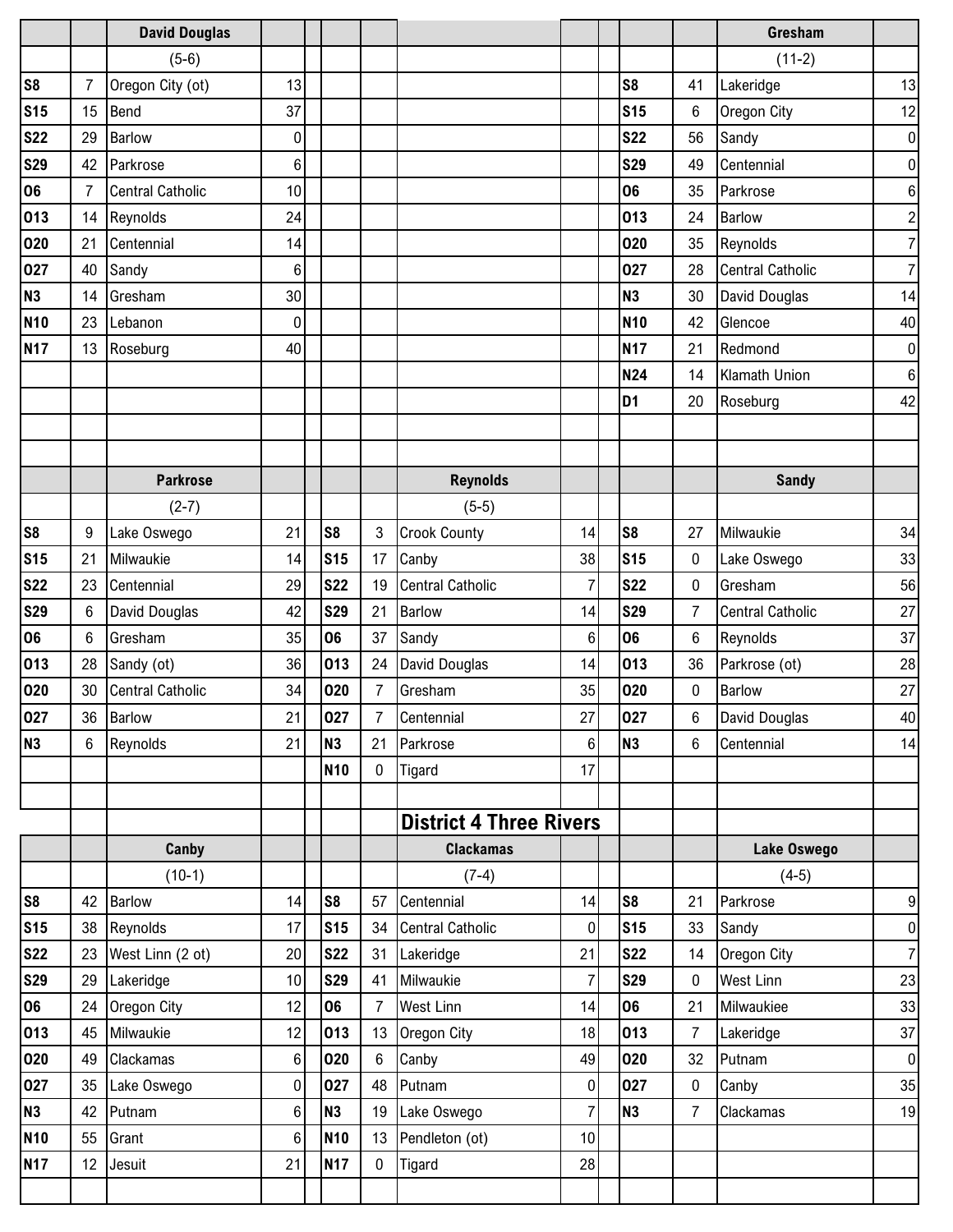|                |                 | Lakeridge            |                |                |                | <b>Milwaukie</b>             |                |                |                | <b>Molalla</b>          |                  |
|----------------|-----------------|----------------------|----------------|----------------|----------------|------------------------------|----------------|----------------|----------------|-------------------------|------------------|
|                |                 | $(4-5)$              |                |                |                | $(5-4)$                      |                |                |                |                         |                  |
| S <sub>8</sub> | 13              | Gresham              | 41             | S <sub>8</sub> | 34             | Sandy                        | 27             | S <sub>8</sub> | 0              | The Dalles              | 26               |
| <b>S15</b>     | 41              | Mountain View        | 7              | <b>S15</b>     | 14             | Parkrose                     | 21             | <b>S15</b>     | 0              | Sherwood                | 35               |
| <b>S22</b>     | 21              | Clackamas            | 31             | <b>S22</b>     | 20             | Putnam                       | 9              | <b>S22</b>     | 20             | Taft                    | $\boldsymbol{6}$ |
| <b>S29</b>     | 10              | Canby                | 29             | <b>S29</b>     | 7              | Clackamas                    | 41             | <b>S29</b>     | 0              | <b>Forest Grove</b>     | 29               |
| 06             | 30              | Putnam               | 13             | 06             | 33             | Lake Oswego                  | 21             | 06             | 0              | Toledo                  | 26               |
| 013            | 37              | Lake Oswego          | $\overline{7}$ | 013            | 12             | Canby                        | 45             | 013            | 0              | Philomath               | 28               |
| 020            | 10              | <b>West Linn</b>     | 13             | 020            | 21             | Oregon City                  | 47             | 020            | 10             | Newport                 | 27               |
| 027            | 21              | Oregon City          | 12             | 027            | 20             | <b>West Linn</b>             | 6              | 027            |                | no games                |                  |
| <b>N3</b>      | 0               | Milwaukie            | 42             | <b>N3</b>      | 42             | Lakeridge                    | 0              | N <sub>3</sub> |                | no games                |                  |
|                |                 |                      |                |                |                |                              |                |                |                | Independent             |                  |
|                |                 |                      |                |                |                |                              |                |                |                |                         |                  |
|                |                 | <b>Oregon City</b>   |                |                |                | <b>Putnam</b>                |                |                |                | <b>West Linn</b>        |                  |
|                |                 | $(6-4)$              |                |                |                | $(1-8)$                      |                |                |                | $(6-4)$                 |                  |
| S <sub>8</sub> | 13              | David Douglas (ot)   | 7              | S <sub>8</sub> | 12             | Redmond                      | 34             | S <sub>8</sub> | 21             | <b>Central Catholic</b> | $\overline{7}$   |
| <b>S15</b>     | 12 <sup>°</sup> | Gresham              | 6              | <b>S15</b>     | 20             | <b>Barlow</b>                | $\overline{7}$ | <b>S15</b>     | 23             | Centennial              | 14               |
| <b>S22</b>     | 7               | Lake Oswego          | 14             | <b>S22</b>     | 9              | Milwaukie                    | 20             | <b>S22</b>     | 20             | Canby (2 ot)            | 23               |
| <b>S29</b>     | 34              | Putnam               | 22             | <b>S29</b>     | 22             | Oregon City                  | 34             | <b>S29</b>     | 23             | Lake Oswego             | $\pmb{0}$        |
| 06             | 12              | Canby                | 24             | 06             | 13             | Lakeridge                    | 30             | 06             | 14             | Clackamas               | $\overline{7}$   |
| 013            | 18              | Clackamas            | 13             | 013            | $\overline{7}$ | <b>West Linn</b>             | 31             | 013            | 31             | Putnam                  | $\overline{7}$   |
| 020            | 47              | Milwaukie            | 21             | 020            | 0              | Lake Oswego                  | 32             | 020            | 13             | Lakeridge               | 10               |
| 027            | 12              | Lakeridge            | 21             | 027            | 0              | Clackamas                    | 48             | 027            | 6              | Milwaukie               | 20               |
| <b>N3</b>      | 7               | <b>West Linn</b>     | $6\phantom{a}$ | <b>N3</b>      | 6              | Canby                        | 42             | N <sub>3</sub> | 6              | Oregon City             | $\overline{7}$   |
| <b>N10</b>     | $\overline{7}$  | Klamath Union        | 26             |                |                |                              |                | <b>N10</b>     | 20             | Roseburg                | 49               |
|                |                 |                      |                |                |                |                              |                |                |                |                         |                  |
|                |                 |                      |                |                |                |                              |                |                |                |                         |                  |
|                |                 |                      |                |                |                | <b>District 5 Midwestern</b> |                |                |                |                         |                  |
|                |                 | <b>Churchill</b>     |                |                |                |                              |                |                |                | <b>Cottage Grove</b>    |                  |
|                |                 | $(6-4)$              |                |                |                |                              |                |                |                | $(1-8)$                 |                  |
| S <sub>8</sub> | $\overline{7}$  | Springfield          | 6              |                |                |                              |                | S <sub>8</sub> | 17             | South Eugene            | 14               |
| <b>S15</b>     | 25              | Willamette           | 23             |                |                |                              |                | <b>S15</b>     | 10             | Thurston                | 37               |
| <b>S22</b>     | 9               | North Eugene         | 14             |                |                |                              |                | <b>S22</b>     | 8              | North Bend              | 17               |
| <b>S29</b>     | 22              | <b>Cottage Grove</b> | 13             |                |                |                              |                | <b>S29</b>     | 13             | Churchill               | 22               |
| 06             | 21              | Thurston (ot)        | 14             |                |                |                              |                | 06             | 0              | Sheldon                 | 20               |
| 013            | 7               | North Bend           | 21             |                |                |                              |                | 013            | 20             | Marshfield              | 40               |
| 020            | 22              | South Eugene         | 21             |                |                |                              |                | 020            | $\overline{7}$ | Springfield             | 21               |
| 027            | 10 <sup>°</sup> | Marshfield           | 7              |                |                |                              |                | 027            | 0              | North Eugene            | 20               |
| <b>N3</b>      | 22              | Sheldon              | 27             |                |                |                              |                | N <sub>3</sub> | 21             | Willamette              | 27               |
| <b>N10</b>     | 13              | Sunset               | 36             |                |                |                              |                |                |                |                         |                  |
|                |                 |                      |                |                |                |                              |                |                |                |                         |                  |
|                |                 |                      |                |                |                |                              |                |                |                |                         |                  |
|                |                 |                      |                |                |                |                              |                |                |                |                         |                  |
|                |                 |                      |                |                |                |                              |                |                |                |                         |                  |
|                |                 |                      |                |                |                |                              |                |                |                |                         |                  |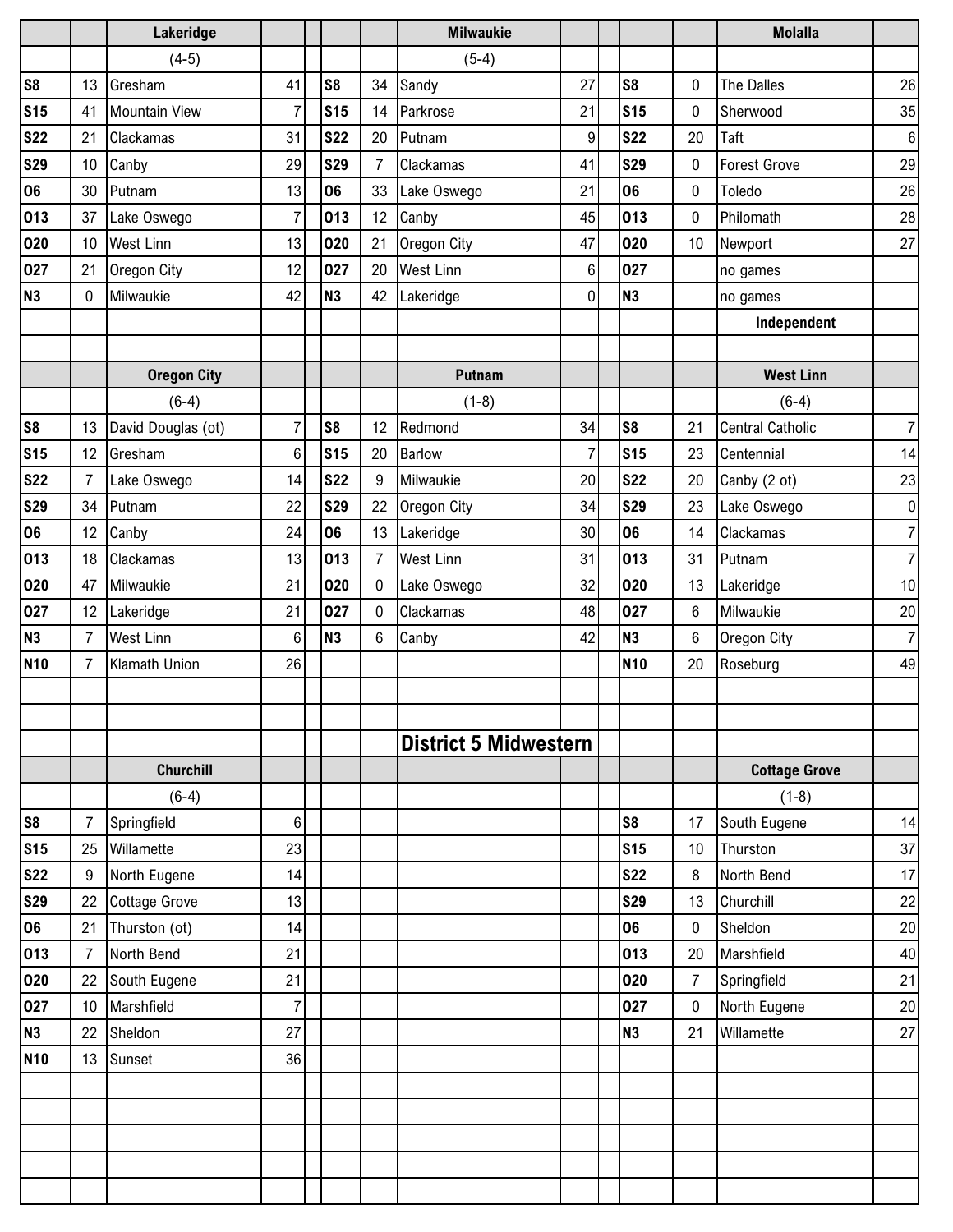|                |                 | <b>Marshfield</b>    |             |                 |                | <b>North Bend</b>    |                |                 |                | <b>North Eugene</b>  |                |
|----------------|-----------------|----------------------|-------------|-----------------|----------------|----------------------|----------------|-----------------|----------------|----------------------|----------------|
|                |                 | $(4-5)$              |             |                 |                | $(8-3)$              |                |                 |                | $(5-4)$              |                |
| S <sub>8</sub> | 23              | Sheldon (2 ot)       | 29          | S <sub>8</sub>  | 15             | Willamette           | $\overline{7}$ | S8              | $\overline{7}$ | Thurston             | 12             |
| <b>S15</b>     | 23              | South Eugene         | 21          | <b>S15</b>      | 45             | North Eugene         | 24             | <b>S15</b>      | 24             | North Bend           | 45             |
| <b>S22</b>     | 18              | Springfield          | 7           | <b>S22</b>      | 17             | <b>Cottage Grove</b> | 8              | <b>S22</b>      | 14             | Churchill            | $9\,$          |
| <b>S29</b>     | 19              | Willamette           | 20          | <b>S29</b>      | 0              | Thurston             | 14             | <b>S29</b>      | 23             | Sheldon              | 20             |
| 06             | 33              | North Eugene         | 27          | 06              | 26             | South Eugene         | 7              | 06              | 27             | Marshfield           | 33             |
| 013            | 40              | <b>Cottage Grove</b> | 20          | 013             | 21             | Churchill            | $\overline{7}$ | 013             | 6              | Springfield          | 27             |
| 020            | 14              | Thurston             | 34          | 020             | 24             | Sheldon              | $\,6$          | 020             | 31             | Willamette           | $\overline{7}$ |
| 027            | 7               | Churchill            | 10          | 027             | 8              | Springfield          | 16             | 027             | 20             | <b>Cottage Grove</b> | $\pmb{0}$      |
| N <sub>3</sub> | 20              | North Bend           | 40          | <b>N3</b>       | 40             | Marshfield           | 20             | N <sub>3</sub>  | 34             | South Eugene         | 12             |
|                |                 |                      |             | N <sub>10</sub> | 21             | McKay                | 16             |                 |                |                      |                |
|                |                 |                      |             | <b>N17</b>      | $\overline{7}$ | Ashland              | 35             |                 |                |                      |                |
|                |                 |                      |             |                 |                |                      |                |                 |                |                      |                |
|                |                 |                      |             |                 |                |                      |                |                 |                |                      |                |
|                |                 | <b>Sheldon</b>       |             |                 |                | <b>South Eugene</b>  |                |                 |                | Springfield          |                |
|                |                 | $(6-4)$              |             |                 |                | $(0-9)$              |                |                 |                | $(5-4)$              |                |
| S <sub>8</sub> | 29              | Marshfield (2 ot)    | 23          | S <sub>8</sub>  | 14             | <b>Cottage Grove</b> | 17             | S <sub>8</sub>  | 6              | Churchill            | $\overline{7}$ |
| <b>S15</b>     | 20              | Springfield          | 13          | <b>S15</b>      | 21             | Marshfield           | 23             | <b>S15</b>      | 13             | Sheldon              | 20             |
| <b>S22</b>     | 47              | Willamette           | 3           | <b>S22</b>      | 0              | Thurston             | $\overline{7}$ | <b>S22</b>      | $\overline{7}$ | Marshfield           | 18             |
| <b>S29</b>     | 20              | North Eugene         | 23          | <b>S29</b>      | 13             | Springfield          | 35             | <b>S29</b>      | 35             | South Eugene         | 13             |
| 06             | 20              | <b>Cottage Grove</b> | 0           | 06              | 7              | North Bend           | 26             | 06              | 45             | Willamette           | $\overline{7}$ |
| 013            | 12              | Thurston             | 14          | 013             | 8              | Willamette           | 12             | 013             | 27             | North Eugene         | 6              |
| 020            | 6               | North Bend           | 24          | 020             | 21             | Churchill            | 22             | 020             | 21             | <b>Cottage Grove</b> | $\overline{7}$ |
| 027            | 26              | South Eugene         | 0           | 027             | 0              | Sheldon              | 26             | 027             | 16             | North Bend           | 8              |
| N <sub>3</sub> | 27              | Churchill            | 22          | N3              | 12             | North Eugene         | 34             | N <sub>3</sub>  | 0              | Thurston             | 25             |
| <b>N10</b>     | 14              | <b>West Albany</b>   | 28          |                 |                |                      |                |                 |                |                      |                |
|                |                 |                      |             |                 |                |                      |                |                 |                |                      |                |
|                |                 |                      |             |                 |                |                      |                |                 |                |                      |                |
|                |                 | <b>Thurston</b>      |             |                 |                |                      |                |                 |                | Willamette           |                |
|                |                 | $(8-2)$              |             |                 |                |                      |                |                 |                | $(3-6)$              |                |
| S <sub>8</sub> | 12 <sup>°</sup> | North Eugene         | 7           |                 |                |                      |                | S <sub>8</sub>  | $\overline{7}$ | North Bend           | 15             |
| <b>S15</b>     | 37              | Cottage Grove        | 10          |                 |                |                      |                | S <sub>15</sub> | 23             | Churchill            | 25             |
| <b>S22</b>     | 7               | South Eugene         | $\mathbf 0$ |                 |                |                      |                | <b>S22</b>      | $\mathbf{3}$   | Sheldon              | 47             |
| <b>S29</b>     | 14              | North Bend           | 0           |                 |                |                      |                | <b>S29</b>      | 20             | Marshfield           | 19             |
| 06             | 14              | Churchill (ot)       | 21          |                 |                |                      |                | 06              | 7              | Springfield          | 45             |
| 013            | 14              | Sheldon              | 12          |                 |                |                      |                | 013             | 12             | South Eugene         | $\,8\,$        |
| 020            | 34              | Marshfield           | 14          |                 |                |                      |                | 020             | $\overline{7}$ | North Eugene         | 31             |
| 027            | 49              | Willamette           | 19          |                 |                |                      |                | 027             | 19             | Thurston             | 49             |
| <b>N3</b>      | 25              | Springfield          | 0           |                 |                |                      |                | N3              | 27             | <b>Cottage Grove</b> | 21             |
| <b>N10</b>     | 0               | South Salem          | 10          |                 |                |                      |                |                 |                |                      |                |
|                |                 |                      |             |                 |                |                      |                |                 |                |                      |                |
|                |                 |                      |             |                 |                |                      |                |                 |                |                      |                |
|                |                 |                      |             |                 |                |                      |                |                 |                |                      |                |
|                |                 |                      |             |                 |                |                      |                |                 |                |                      |                |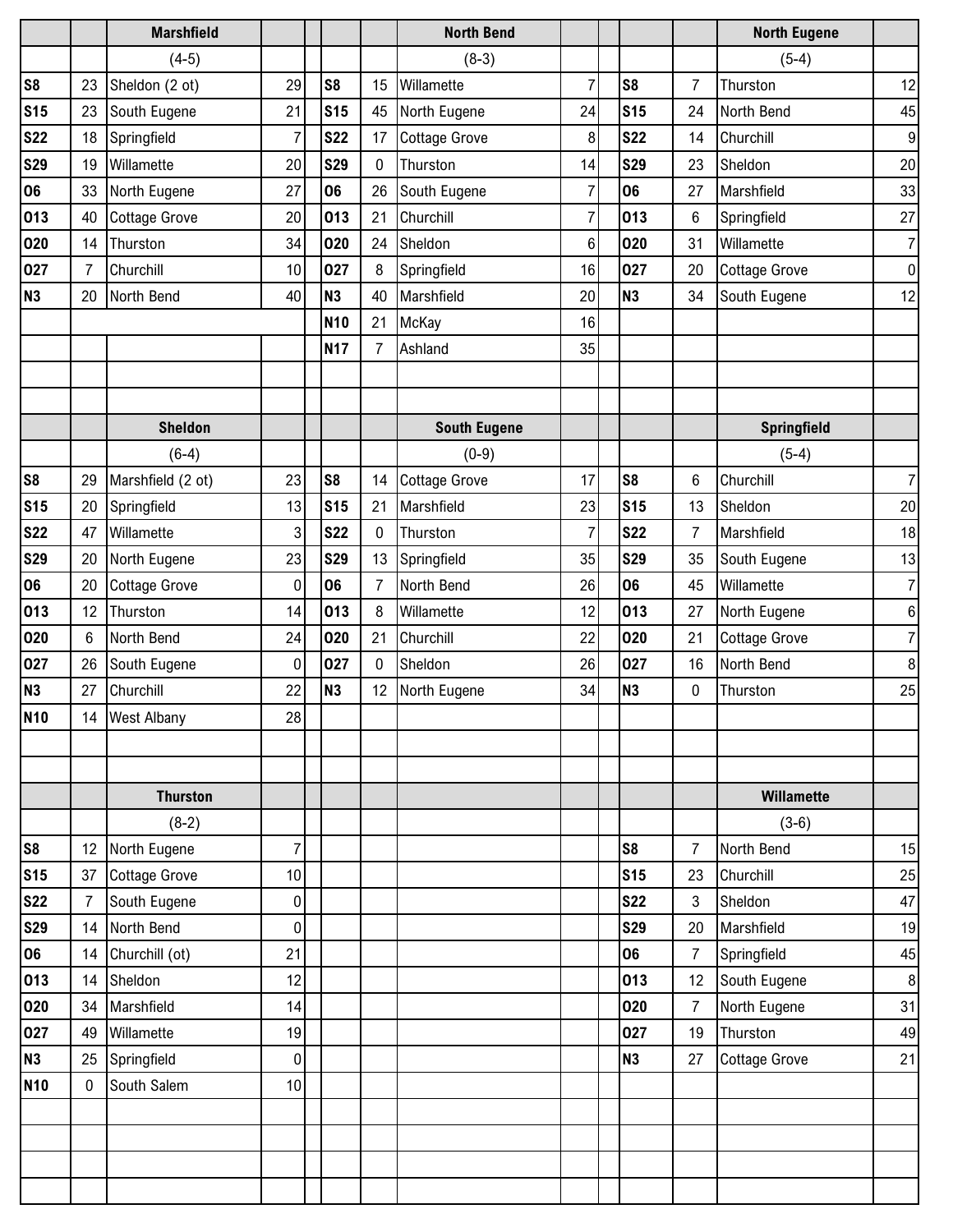|                |              |                      |                |                | <b>District 6 Southern Oregon</b> |                      |                |                |                 |                      |                  |
|----------------|--------------|----------------------|----------------|----------------|-----------------------------------|----------------------|----------------|----------------|-----------------|----------------------|------------------|
|                |              | <b>Ashland</b>       |                |                |                                   | <b>Crater</b>        |                |                |                 | <b>Eagle Point</b>   |                  |
|                |              | $(14-0)$             |                |                |                                   | $(4-5)$              |                |                |                 | $(1-8)$              |                  |
| S <sub>8</sub> | 35           | South Medford        | 12             | S <sub>8</sub> | 27                                | Mazama               | 6              | S <sub>1</sub> | 15              | Beaverton            | 30               |
| <b>S15</b>     | 42           | Mazama               | 16             | <b>S15</b>     | 17                                | North Medford        | 33             | S <sub>8</sub> | $\pmb{0}$       | Roseburg             | 36               |
| <b>S22</b>     | 28           | Roseburg             | 14             | <b>S22</b>     | 41                                | Eagle Point          | 18             | <b>S15</b>     | 22              | Klamath Union        | 18               |
| <b>S29</b>     | 33           | Klamath Union        | 18             | <b>S29</b>     | $\overline{7}$                    | Del Norte (CA)       | 14             | <b>S22</b>     | 18              | Crater               | 41               |
| 06             | 21           | <b>Grants Pass</b>   | 10             | 06             | $\mathbf 0$                       | Roseburg             | 48             | <b>S29</b>     | 35              | South Medford        | 27               |
| 013            | 42           | Eagle Point          | 20             | 013            | 13                                | <b>Klamath Union</b> | 27             | 06             | 14              | Mazama               | 23               |
| 020            | 21           | North Medford        | 14             | 020            | 17                                | South Medford        | 13             | 013            | 20              | Ashland              | 42               |
| 027            | 35           | Salem Academy        | $\overline{7}$ | 027            | 21                                | <b>Grants Pass</b>   | 14             | 020            | $\overline{7}$  | <b>Grants Pass</b>   | 14               |
| <b>N3</b>      | 29           | Crater               | 0              | N <sub>3</sub> | 0                                 | Ashland              | 29             | 027            | $\overline{7}$  | North Medford        | 15               |
| <b>N10</b>     | 46           | Newberg              | 21             |                |                                   |                      |                |                |                 |                      |                  |
| <b>N17</b>     | 35           | North Bend           | $\overline{7}$ |                |                                   |                      |                |                |                 |                      |                  |
| <b>N24</b>     | 34           | Jesuit               | 14             |                |                                   |                      |                |                |                 |                      |                  |
| D <sub>1</sub> | 33           | Tigard               | $\,6$          |                |                                   |                      |                |                |                 |                      |                  |
| D <sub>8</sub> | 24           | Roseburg             | 22             |                |                                   |                      |                |                |                 |                      |                  |
|                |              |                      |                |                |                                   |                      |                |                |                 |                      |                  |
|                |              | <b>Grants Pass</b>   |                |                |                                   | <b>Klamath Union</b> |                |                |                 | <b>Mazama</b>        |                  |
|                |              | $(3-6)$              |                |                |                                   | $(8-4)$              |                |                |                 | $(3-6)$              |                  |
| S <sub>8</sub> | 15           | <b>Mountain View</b> | $\overline{7}$ | S <sub>1</sub> | 20                                | Henley               | 0              | S <sub>8</sub> | 21              | <b>Hidden Valley</b> | $\pmb{0}$        |
| <b>S15</b>     | 0            | Roseburg             | 41             | S <sub>8</sub> | 25                                | North Medford        | 20             | <b>S15</b>     | $\,6\,$         | Crater               | 27               |
| <b>S22</b>     | 21           | Mazama               | 13             | <b>S15</b>     | 28                                | Eagle Point          | 22             | <b>S22</b>     | 16              | Ashland              | 42               |
| <b>S29</b>     | $\mathbf{0}$ | North Medford        | 21             | <b>S22</b>     | $\mathbf 0$                       | South Medford        | 21             | <b>S29</b>     | 13              | <b>Grants Pass</b>   | 21               |
| 06             | 10           | Ashland              | 21             | <b>S29</b>     |                                   | 18 Ashland           | 33             | 06             | $\pmb{0}$       | Roseburg             | 26               |
| 013            | $\mathbf{0}$ | South Medford        | 14             | 06             |                                   |                      |                | 013            | 23              | Eagle Point          | 14               |
| 020            |              | 14 Eagle Point       | $\overline{7}$ | 013            |                                   | 27 Crater            | 13             | 020            | 12 <sup>°</sup> | North Medford        | 14               |
| 027            | 14           | Crater               | 21             | 020            | $\mathbf 0$                       | Roseburg             | 31             | 027            | $\mathbf 0$     | Klamath Union        | $\boldsymbol{6}$ |
| N <sub>3</sub> | $\mathbf 0$  | Klamath Union        | $\,6\,$        | 027            | 6                                 | Mazama               | $\pmb{0}$      | <b>N3</b>      | 16              | South Medford        | 13               |
|                |              |                      |                | <b>N3</b>      | 6                                 | <b>Grants Pass</b>   | 0              |                |                 |                      |                  |
|                |              |                      |                | <b>N10</b>     | 26                                | Oregon City          | $\overline{7}$ |                |                 |                      |                  |
|                |              |                      |                | <b>N17</b>     | 35                                | South Salem          | 0              |                |                 |                      |                  |
|                |              |                      |                | <b>N24</b>     | 6                                 | Gresham              | 14             |                |                 |                      |                  |
|                |              |                      |                |                |                                   |                      |                |                |                 |                      |                  |
|                |              |                      |                |                |                                   |                      |                |                |                 |                      |                  |
|                |              |                      |                |                |                                   |                      |                |                |                 |                      |                  |
|                |              |                      |                |                |                                   |                      |                |                |                 |                      |                  |
|                |              |                      |                |                |                                   |                      |                |                |                 |                      |                  |
|                |              |                      |                |                |                                   |                      |                |                |                 |                      |                  |
|                |              |                      |                |                |                                   |                      |                |                |                 |                      |                  |
|                |              |                      |                |                |                                   |                      |                |                |                 |                      |                  |
|                |              |                      |                |                |                                   |                      |                |                |                 |                      |                  |
|                |              |                      |                |                |                                   |                      |                |                |                 |                      |                  |
|                |              |                      |                |                |                                   |                      |                |                |                 |                      |                  |
|                |              |                      |                |                |                                   |                      |                |                |                 |                      |                  |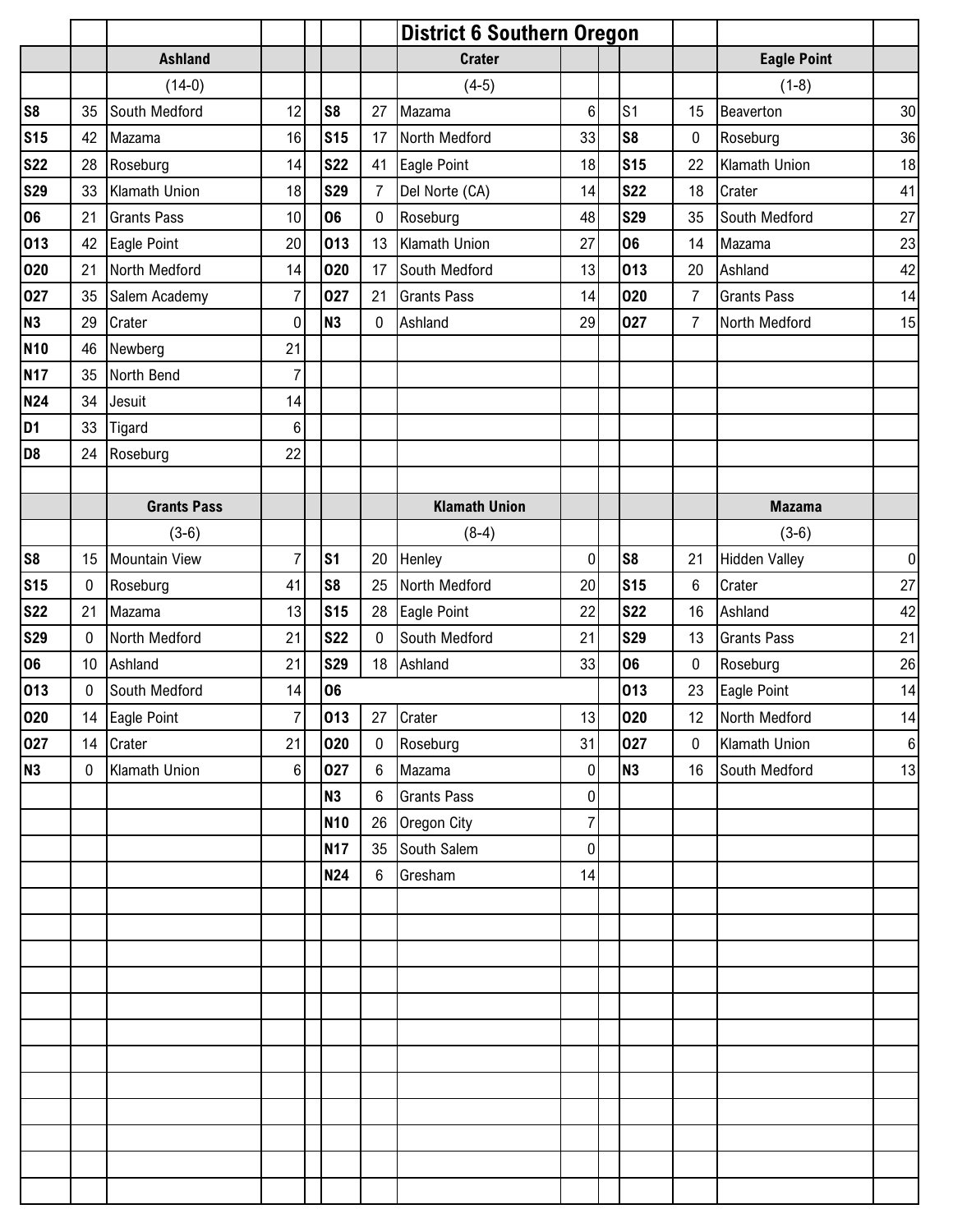|                |              | <b>North Medford</b>     |                |                |    | <b>Roseburg</b>       |                |                |                | <b>South Medford</b> |                |
|----------------|--------------|--------------------------|----------------|----------------|----|-----------------------|----------------|----------------|----------------|----------------------|----------------|
|                |              | $(6-4)$                  |                |                |    | $(11-2)$              |                |                |                | $(3-6)$              |                |
| <b>S8</b>      | 20           | <b>Klamath Union</b>     | 25             | S <sub>8</sub> | 36 | Eagle Point           | $\mathbf 0$    | S <sub>1</sub> | 34             | Bend                 | 20             |
| <b>S15</b>     | 33           | Crater                   | 17             | <b>S15</b>     | 41 | <b>Grants Pass</b>    | $\mathbf 0$    | S <sub>8</sub> | 12             | Ashland              | 35             |
| <b>S22</b>     | 24           | <b>Mountain View</b>     | 16             | <b>S22</b>     | 14 | Ashland               | 28             | <b>S15</b>     | 21             | <b>Klamath Union</b> | $\pmb{0}$      |
| <b>S29</b>     | 21           | <b>Grants Pass</b>       | 0              | <b>S29</b>     | 26 | Mazama                | 0              | <b>S22</b>     | 27             | Eagle Point          | 35             |
| 06             | 20           | South Medford            | 6              | 06             | 48 | Crater                | 0              | <b>S29</b>     |                |                      |                |
| 013            | 14           | Mazama                   | 12             | 013            | 31 | Klamath Union         | 0              | 06             | 6              | North Medford        | 20             |
| 020            | 14           | Ashland                  | 21             | 020            | 35 | South Medford         | 14             | 013            | 14             | <b>Grants Pass</b>   | $\pmb{0}$      |
| 027            | 15           | Eagle Point              | $\overline{7}$ | 027            | 44 | North Medford         | 23             | 020            | 13             | Crater               | 17             |
| N <sub>3</sub> | 23           | Roseburg                 | 44             | <b>N3</b>      | 49 | <b>West Linn</b>      | 20             | 027            | 14             | Roseburg             | 35             |
| <b>N10</b>     | 12           | Benson                   | 42             | <b>N10</b>     | 40 | David Douglas         | 13             | N <sub>3</sub> | 13             | Mazama               | 16             |
|                |              |                          |                | <b>N17</b>     | 34 | Sunset                | 21             |                |                |                      |                |
|                |              |                          |                | N24            | 42 | Gresham               | 20             |                |                |                      |                |
|                |              |                          |                | D <sub>1</sub> | 22 | Ashland               | 24             |                |                |                      |                |
|                |              |                          |                |                |    |                       |                |                |                |                      |                |
|                |              |                          |                |                |    | <b>District 7 IMC</b> |                |                |                |                      |                |
|                |              | <b>Bend</b>              |                |                |    |                       |                |                |                | <b>Crook County</b>  |                |
|                |              | $(5-5)$                  |                |                |    |                       |                |                |                | $(5-4)$              |                |
| S <sub>1</sub> | 20           | South Medford            | 34             |                |    |                       |                | S <sub>8</sub> | 14             | Reynolds             | 3              |
| S8             | 37           | David Douglas            | 15             |                |    |                       |                | <b>S15</b>     | 27             | <b>Madras</b>        | 12             |
| <b>S15</b>     | 38           | La Grande                | 28             |                |    |                       |                | <b>S22</b>     | 48             | Hermiston            | $\pmb{0}$      |
| <b>S22</b>     | 17           | <b>Crook County</b>      | 7              |                |    |                       |                | <b>S29</b>     | 13             | <b>Mountain View</b> | 34             |
| <b>S29</b>     | 6            | Pendleton                | 26             |                |    |                       |                | 06             | 14             | La Grande            | 20             |
| 06             | $\mathbf{0}$ | Capital (ID)             | 41             |                |    |                       |                | 013            | 6              | Pendleton            | 15             |
| 013            | 28           | Hermiston                | 20             |                |    |                       |                | 020            | 47             | <b>Mountain View</b> | 21             |
| 020            | 6            | Redmond                  | 16             |                |    |                       |                | 027            | 15             | Jesuit               | 35             |
| 027            | 36           | <b>Mountain View</b>     | 20             |                |    |                       |                | <b>N3</b>      | 16             | Redmond              | 14             |
| N <sub>3</sub> | 19           | Franklin                 | 21             |                |    |                       |                |                |                |                      |                |
|                |              |                          |                |                |    |                       |                |                |                |                      |                |
|                |              |                          |                |                |    |                       |                |                |                |                      |                |
|                |              | <b>Hermiston</b>         |                |                |    | La Grande             |                |                |                | <b>Mountain View</b> |                |
|                |              | $(1-8)$                  |                |                |    | $(5-4)$               |                |                |                | $(2-7)$              |                |
| S <sub>8</sub> | 0            | Clarkston (WA)           | 14             | s <sub>1</sub> | 35 | Nampa (ID)            | 16             | S <sub>8</sub> | $\mathbf 0$    | <b>Grants Pass</b>   | 15             |
| <b>S15</b>     | 21           | <b>Hood River Valley</b> | 28             | S <sub>8</sub> | 35 | <b>Baker</b>          | 0              | <b>S15</b>     | $\overline{7}$ | Lakeridge            | 41             |
| <b>S22</b>     | $\mathbf{0}$ | <b>Crook County</b>      | 48             | <b>S15</b>     |    | Ontario               | 14             | <b>S22</b>     | 14             | North Medford        | 26             |
| <b>S29</b>     | 13           | <b>Mountain View</b>     | 34             | <b>S22</b>     | 28 | Bend                  | 38             | <b>S29</b>     | 34             | Hermiston            | 13             |
| 06             | 14           | *Columbia River (WA)     | 13             | <b>S29</b>     | 13 | Redmond               | $\overline{7}$ | 06             | $\pmb{0}$      | Redmond              | 37             |
| 013            | 0            | Redmond                  | 37             | 06             | 20 | <b>Crook County</b>   | 14             | 013            | 15             | La Grande            | $\overline{7}$ |
| 020            | 20           | <b>Bend</b>              | 28             | 013            | 7  | <b>Mountain View</b>  | 15             | 020            | 21             | <b>Crook County</b>  | 47             |
| 027            | 0            | La Grande                | 33             | 020            | 7  | Pendleton             | 18             | 027            | 13             | Pendleton            | 14             |
| N3             | 7            | Pendleton                | 26             | 027            | 33 | Hermiston             | 0              | N <sub>3</sub> | 20             | <b>Bend</b>          | 36             |
|                |              | *Overtime                |                | <b>N3</b>      |    |                       |                |                |                |                      |                |
|                |              |                          |                |                |    |                       |                |                |                |                      |                |
|                |              |                          |                |                |    |                       |                |                |                |                      |                |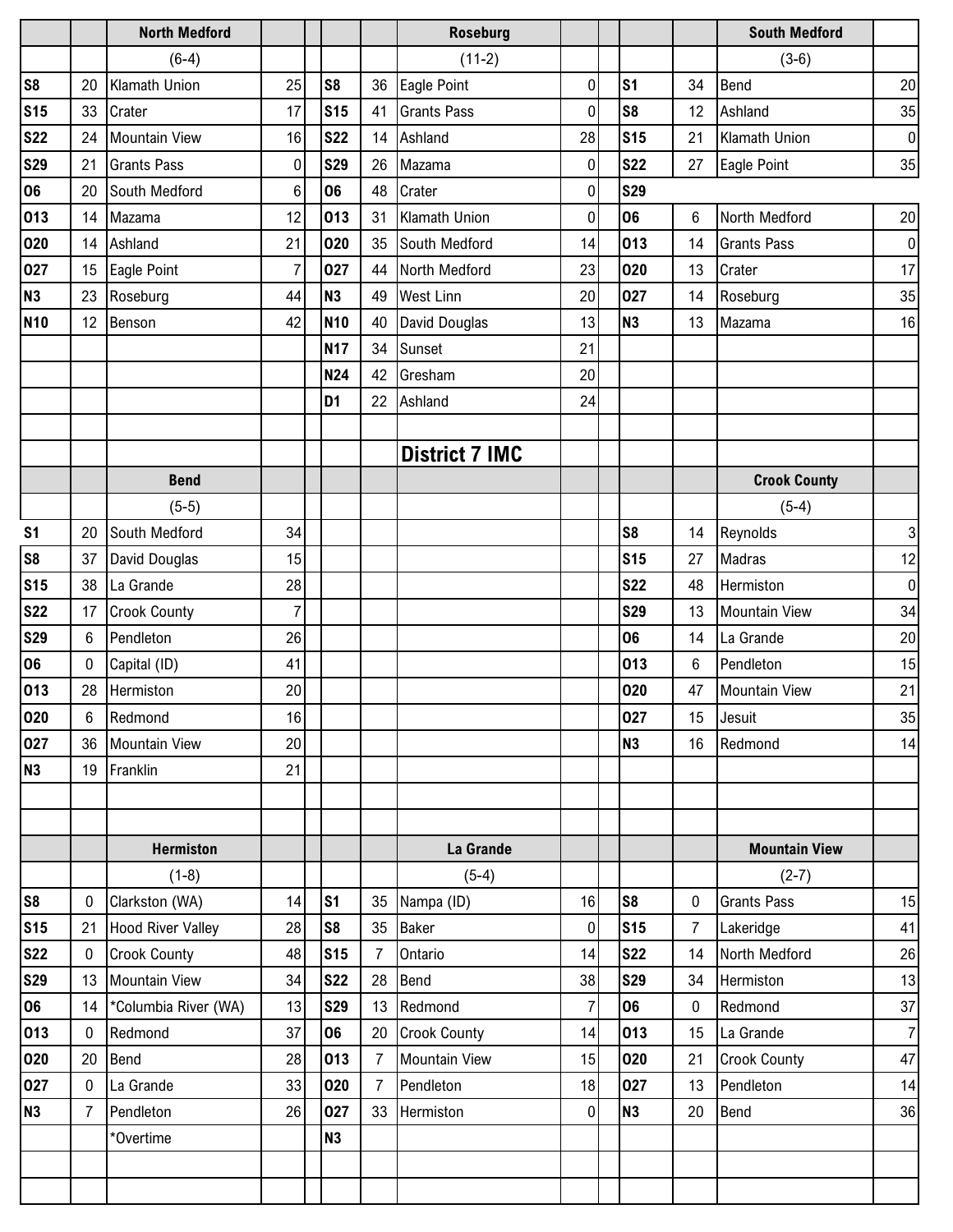|            |                 | <b>Pendleton</b>       |                |                |                |                          |                |                |                | <b>Redmond</b>         |                  |
|------------|-----------------|------------------------|----------------|----------------|----------------|--------------------------|----------------|----------------|----------------|------------------------|------------------|
|            |                 | $(6-4)$                |                |                |                |                          |                |                |                | $(11-3)$               |                  |
| S8         | 55              | <b>Forest Grove</b>    | 13             |                |                |                          |                | S <sub>1</sub> | 34             | McMinnville            | $\overline{7}$   |
| <b>S15</b> | 6               | The Dalles             | 20             |                |                |                          |                | S <sub>8</sub> | 34             | Putnam                 | 12               |
| <b>S22</b> | 8               | Redmond                | 17             |                |                |                          |                | <b>S15</b>     |                |                        |                  |
| <b>S29</b> | 13              | Caldwell (ID)          | 31             |                |                |                          |                | <b>S22</b>     | 17             | Pendleton              | $\bf 8$          |
| 06         | 26              | Bend                   | $6\phantom{1}$ |                |                |                          |                | <b>S29</b>     | $\overline{7}$ | La Grande              | 13               |
| 013        | 15              | <b>Crook County</b>    | 6              |                |                |                          |                | 06             | 37             | <b>Mountain View</b>   | $\pmb{0}$        |
| 020        | 18              | La Grande              | 7              |                |                |                          |                | 013            | 37             | Hermiston              | $\pmb{0}$        |
| 027        | 14              | <b>Mountain View</b>   | 13             |                |                |                          |                | 020            | 14             | Tigard (ot)            | $\overline{7}$   |
| <b>N3</b>  | 26              | Hermiston              | 7              |                |                |                          |                | 027            | 16             | <b>Bend</b>            | $\,6\,$          |
| <b>N10</b> | 10              | Clackamas (ot)         | 13             |                |                |                          |                | N <sub>3</sub> | 14             | <b>Crook County</b>    | 16               |
|            |                 |                        |                |                |                |                          |                | <b>N10</b>     | 31             | Marshall               | 28               |
|            |                 |                        |                |                |                |                          |                | <b>N17</b>     | 0              | Gresham                | 21               |
|            |                 |                        |                |                |                |                          |                |                |                |                        |                  |
|            |                 |                        |                |                |                | <b>District 8 Valley</b> |                |                |                |                        |                  |
|            |                 | <b>Corvallis</b>       |                |                |                |                          |                |                |                | <b>Crescent Valley</b> |                  |
|            |                 | $(5-4)$                |                |                |                |                          |                |                |                | $(1-8)$                |                  |
| S8         | 10 <sup>°</sup> | North Salem            | $\overline{7}$ |                |                |                          |                | S8             | 21             | McNary                 | $\pmb{0}$        |
| <b>S15</b> | 31              | Sprague (4 ot)         | 30             |                |                |                          |                | <b>S15</b>     | $\overline{7}$ | North Salem            | 55               |
| <b>S22</b> | 21              | McKay                  | 22             |                |                |                          |                | <b>S22</b>     | 6              | South Salem            | 29               |
| <b>S29</b> | 26              | South Albany           | $\overline{7}$ |                |                |                          |                | <b>S29</b>     | 21             | <b>West Albany</b>     | 34               |
| 06         | 14              | <b>McNary</b>          | 7              |                |                |                          |                | 06             | 24             | Lebanon                | DT) 30           |
| 013        | 28              | <b>Crescent Valley</b> | 23             |                |                |                          |                | 013            | 23             | Corvallis              | 28               |
| 020        | 0               | South Salem            | 3              |                |                |                          |                | 020            | 35             | Sprague                | 49               |
| 027        | 6               | <b>West Albany</b>     | 24             |                |                |                          |                | 027            | 13             | McKay                  | 35               |
| <b>N3</b>  | 27              | Lebanon (ot)           | 28             |                |                |                          |                | N <sub>3</sub> | 28             | South Albany           | $36\,$           |
|            |                 |                        |                |                |                |                          |                |                |                |                        |                  |
|            |                 |                        |                |                |                |                          |                |                |                |                        |                  |
|            |                 | Lebanon                |                |                |                | <b>McKay</b>             |                |                |                | <b>McNary</b>          |                  |
|            |                 | $(7-3)$                |                |                |                | $(6-4)$                  |                |                |                | $(0-9)$                |                  |
| S8         | 19              | Sprague                | 12             | S <sub>8</sub> | 20             | <b>West Albany</b>       | 38             | S <sub>8</sub> | 0              | <b>Crescent Valley</b> | 21               |
| <b>S15</b> | 7               | McKay                  | 0              | <b>S15</b>     | $\pmb{0}$      | Lebanon                  | $\overline{7}$ | <b>S15</b>     | 0              | South Salem            | $\boldsymbol{7}$ |
| <b>S22</b> | 14              | South Albany (2 ot)    | 13             | <b>S22</b>     | 22             | Corvallis                | 21             | <b>S22</b>     | 6              | <b>West Albany</b>     | 14               |
| <b>S29</b> | $\overline{7}$  | <b>McNary</b>          | 6              | <b>S29</b>     | $\overline{7}$ | Sprague                  | 21             | <b>S29</b>     | 6              | Lebanon                | $\overline{7}$   |
| <b>06</b>  | 30              | Crescent Valley (ot)   | 24             | 06             | 20             | North Salem              | 12             | 06             | $\overline{7}$ | Corvallis              | 14               |
| 013        | 3               | South Salem            | 16             | 013            | 22             | South Albany             | $\overline{3}$ | 013            | 18             | Sprague                | 33               |
| 020        | 21              | <b>West Albany</b>     | 0              | 020            | 20             | McNary                   | $\overline{0}$ | 020            | $\bf{0}$       | McKay                  | 20               |
| 027        | $\mathbf{0}$    | North Salem            | 13             | 027            | 35             | <b>Crescent Valley</b>   | 13             | 027            | 14             | South Albany           | 27               |
| <b>N3</b>  | 28              | Corvallis (ot)         | 27             | N <sub>3</sub> | $\overline{7}$ | South Salem              | $\overline{0}$ | N <sub>3</sub> | 7              | North Salem            | 14               |
| <b>N10</b> | 0               | David Douglas          | 23             | <b>N10</b>     | 16             | North Bend               | 21             |                |                |                        |                  |
|            |                 |                        |                |                |                |                          |                |                |                |                        |                  |
|            |                 |                        |                |                |                |                          |                |                |                |                        |                  |
|            |                 |                        |                |                |                |                          |                |                |                |                        |                  |
|            |                 |                        |                |                |                |                          |                |                |                |                        |                  |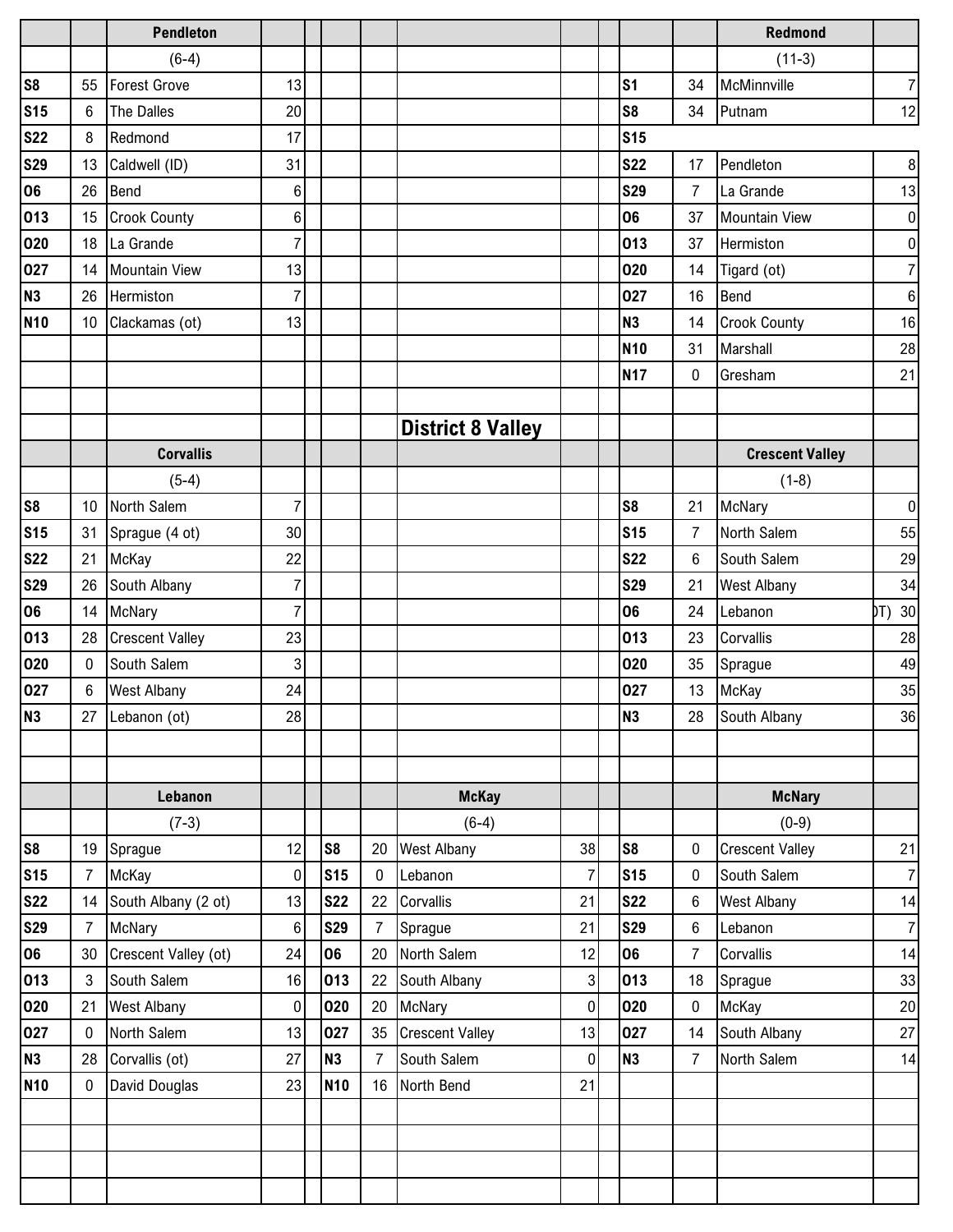|                |                 | <b>North Salem</b>     |                 |                |    | <b>South Albany</b>                                |                |                |                | <b>South Salem</b>     |                  |
|----------------|-----------------|------------------------|-----------------|----------------|----|----------------------------------------------------|----------------|----------------|----------------|------------------------|------------------|
|                |                 | $(4-5)$                |                 |                |    | $(4-5)$                                            |                |                |                | $(7-4)$                |                  |
| S <sub>8</sub> | 7               | Corvallis              | 10              | S <sub>8</sub> | 6  | South Salem                                        | $\overline{7}$ | S <sub>8</sub> | 7              | South Albany           | 6                |
| <b>S15</b>     | 55              | <b>Crescent Valley</b> | $\overline{7}$  | <b>S15</b>     | 23 | <b>West Albany</b>                                 | 12             | <b>S15</b>     | $\overline{7}$ | McNary                 | $\pmb{0}$        |
| <b>S22</b>     | 13              | Sprague                | 14              | <b>S22</b>     | 13 | Lebanon (2 ot)                                     | 14             | <b>S22</b>     | 29             | <b>Crescent Valley</b> | $\,6\,$          |
| <b>S29</b>     | 14              | South Salem            | 10              | <b>S29</b>     | 7  | Corvallis                                          | 26             | <b>S29</b>     | 10             | North Salem            | 14               |
| 06             | 12 <sup>2</sup> | McKay                  | 20              | 06             | 7  | Sprague                                            | 18             | 06             | 12             | <b>West Albany</b>     | 13               |
| 013            | 27              | West Albany (2 ot)     | 33              | 013            | 3  | McKay                                              | 22             | 013            | 16             | Lebanon                | $\mathbf{3}$     |
| 020            | 22              | South Albany           | 23              | 020            | 23 | North Salem                                        | 22             | 020            | 3              | Corvallis              | $\pmb{0}$        |
| 027            | 13              | Lebanon                | $\pmb{0}$       | 027            | 27 | McNary                                             | 14             | 027            | 21             | Sprague                | 14               |
| N <sub>3</sub> | 14              | <b>McNary</b>          | 7               | N <sub>3</sub> | 37 | <b>Crescent Valley</b>                             | 28             | <b>N3</b>      | 0              | McKay                  | $\boldsymbol{7}$ |
|                |                 |                        |                 |                |    |                                                    |                | <b>N10</b>     | 10             | Thurston               | $\pmb{0}$        |
|                |                 |                        |                 |                |    |                                                    |                | <b>N17</b>     | 0              | <b>Klamath Union</b>   | 35               |
|                |                 |                        |                 |                |    |                                                    |                |                |                |                        |                  |
|                |                 |                        |                 |                |    |                                                    |                |                |                |                        |                  |
|                |                 | <b>Sprague</b>         |                 |                |    |                                                    |                |                |                | <b>West Albany</b>     |                  |
|                |                 | $(5-4)$                |                 |                |    |                                                    |                |                |                | $(8-3)$                |                  |
| S <sub>8</sub> | 12              | Lebanon                | 19              |                |    |                                                    |                | S <sub>8</sub> | 38             | McKay                  | 20               |
| <b>S15</b>     | 30              | Corvallis              | 31<br>T)        |                |    |                                                    |                | <b>S15</b>     | 12             | South Albany           | 23               |
| <b>S22</b>     | 14              | North Salem            | 13              |                |    |                                                    |                | <b>S22</b>     | 14             | <b>McNary</b>          | $\boldsymbol{6}$ |
| <b>S29</b>     | 21              | McKay                  | $\overline{7}$  |                |    |                                                    |                | <b>S29</b>     | 34             | <b>Crescent Valley</b> | 21               |
| 06             | 18              | South Albany           | $\overline{7}$  |                |    |                                                    |                | 06             | 13             | South Salem            | 12               |
| 013            | 33              | <b>McNary</b>          | 18              |                |    |                                                    |                | 013            | 33             | North Salem (2 ot)     | 27               |
| 020            | 49              | <b>Crescent Valley</b> | 35              |                |    |                                                    |                | 020            | $\pmb{0}$      | Lebanon                | 21               |
| 027            | 14              | South Salem            | 21              |                |    |                                                    |                | 027            | 24             | Corvallis              | $\,6\,$          |
| <b>N3</b>      | 3               | <b>West Albany</b>     | $\overline{7}$  |                |    |                                                    |                | <b>N3</b>      | $\overline{7}$ | Sprague                | $\sqrt{3}$       |
|                |                 |                        |                 |                |    |                                                    |                | <b>N10</b>     | 28             | Sheldon                | 14               |
|                |                 |                        |                 |                |    |                                                    |                | <b>N17</b>     | $\overline{7}$ | Benson                 | 28               |
|                |                 |                        |                 |                |    |                                                    |                |                |                |                        |                  |
|                |                 |                        |                 |                |    |                                                    |                |                |                |                        |                  |
|                |                 |                        |                 |                |    | <b>1989 Class AA Football Schedules and Scores</b> |                |                |                |                        |                  |
|                |                 |                        |                 |                |    | <b>District 1 Cowapa</b>                           |                |                |                |                        |                  |
|                |                 | <b>Astoria</b>         |                 |                |    |                                                    |                |                |                | <b>Clatskanie</b>      |                  |
|                |                 | $(6-3)$                |                 |                |    |                                                    |                |                |                | $(2-7)$                |                  |
| S <sub>8</sub> |                 | 46 Stevenson (WA)      | $\pmb{0}$       |                |    |                                                    |                | S <sub>8</sub> | 22             | Estacada               | $\pmb{0}$        |
| <b>S15</b>     | 24              | Taft                   | $\overline{7}$  |                |    |                                                    |                | <b>S15</b>     | 15             | Knappa                 | $\pmb{0}$        |
| <b>S22</b>     | 9               | Sherwood               | 13              |                |    |                                                    |                | <b>S22</b>     | 7              | Tillamook              | 18               |
| <b>S29</b>     | 16              | Seaside                | 0               |                |    |                                                    |                | <b>S29</b>     | 9              | La Salle               | 14               |
| 06             | 21              | Rainier                | $6\phantom{.}6$ |                |    |                                                    |                | 06             | 20             | St. Helens             | 38               |
| 013            | 0               | Tillamook              | 30              |                |    |                                                    |                | 013            | $\mathbf 0$    | Scappoose              | $\overline{7}$   |
| 020            | 3               | Clatskanie             | 0               |                |    |                                                    |                | 020            | $\pmb{0}$      | Astoria                | $\mathbf{3}$     |
| 027            | 6               | St. Helens             | 32              |                |    |                                                    |                | 027            | 14             | Seaside                | 32               |
| N <sub>3</sub> | 14              | Scappoose              | 10              |                |    |                                                    |                | <b>N3</b>      | 6              | Rainier                | 14               |
|                |                 |                        |                 |                |    |                                                    |                |                |                |                        |                  |
|                |                 |                        |                 |                |    |                                                    |                |                |                |                        |                  |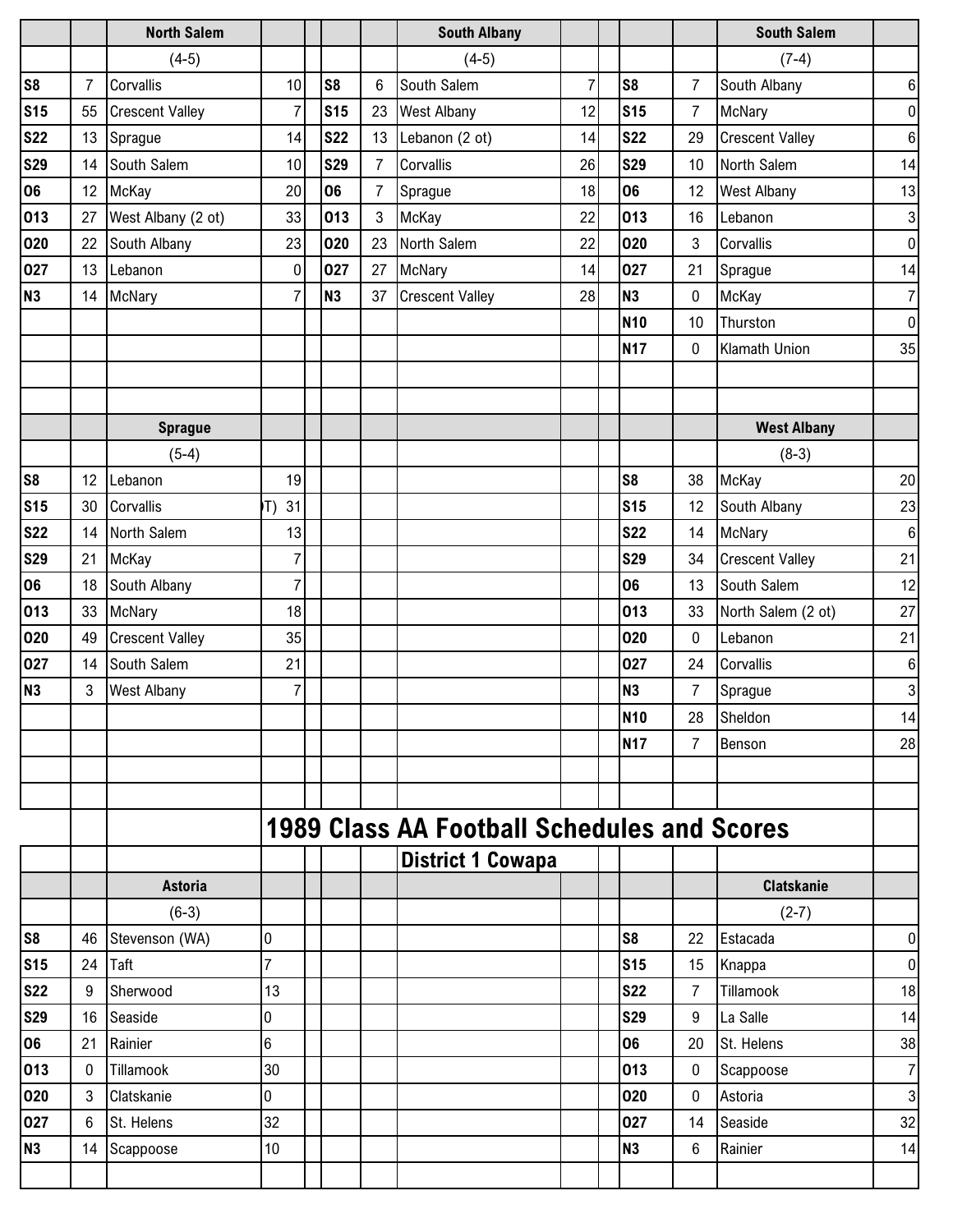|                |                | <b>Rainier</b>           |                |                |                | <b>St. Helens</b>             |                 |                |                | <b>Scappoose</b>         |                  |
|----------------|----------------|--------------------------|----------------|----------------|----------------|-------------------------------|-----------------|----------------|----------------|--------------------------|------------------|
|                |                | $(3-6)$                  |                |                |                | $(11-2)$                      |                 |                |                | $(5-4)$                  |                  |
| s <sub>8</sub> | 7              | Silverton                | 20             | S <sub>1</sub> | 35             | <b>Forest Grove</b>           | 14              | S <sub>8</sub> | 21             | <b>Banks</b>             | $\overline{7}$   |
| <b>S15</b>     | 20             | Woodland (WA)            | 0              | S <sub>8</sub> | 21             | Cascade                       | 13              | <b>S15</b>     | $\overline{7}$ | La Salle                 | $\pmb{0}$        |
| <b>S22</b>     | 7              | St. Helens               | 29             | <b>S15</b>     | 29             | Rainier                       | $\overline{7}$  | <b>S22</b>     | 14             | Seaside                  | 26               |
| <b>S29</b>     | 7              | Scappoose                | 21             | <b>S22</b>     |                |                               |                 | <b>S29</b>     | 21             | Rainier                  | $\overline{7}$   |
| 06             | 6              | Astoria                  | 21             | <b>S29</b>     | 28             | Tillamook                     | 12              | 06             | 17             | Tillamook                | 14               |
| 013            | 6              | Seaside                  | 14             | 06             | 38             | Clatskanie                    | 20              | 013            | $\overline{7}$ | Clatskanie               | $\pmb{0}$        |
| 020            | 21             | <b>Banks</b>             | $\overline{7}$ | 013            | 49             | Gladstone                     | $\,8\,$         | 020            | 14             | St. Helens               | $\overline{7}$   |
| 027            | $\mathbf{0}$   | Tillamook                | 21             | 020            | $\overline{7}$ | Scappoose                     | 14              | 027            | 21             | <b>Hood River Valley</b> | 32               |
| N <sub>3</sub> | 14             | Clatskanie               | 6              | 027            | 32             | Astoria                       | 6               | N <sub>3</sub> | 10             | Astoria                  | 14               |
|                |                |                          |                | <b>N3</b>      | 35             | Seaside                       | 6               |                |                |                          |                  |
|                |                |                          |                | <b>N10</b>     | 21             | Philomath                     | $\mathbf 0$     |                |                |                          |                  |
|                |                |                          |                | <b>N17</b>     | 26             | Phoenix                       | 24              |                |                |                          |                  |
|                |                |                          |                | <b>N24</b>     | 13             | Siuslaw                       | $6\phantom{1}6$ |                |                |                          |                  |
|                |                |                          |                | D <sub>1</sub> | 13             | <b>Hood River Valley</b>      | 15              |                |                |                          |                  |
|                |                |                          |                |                |                |                               |                 |                |                |                          |                  |
|                |                | <b>Seaside</b>           |                |                |                |                               |                 |                |                | <b>Tillamook</b>         |                  |
|                |                | $(5-4)$                  |                |                |                |                               |                 |                |                | $(9-3)$                  |                  |
| S8             | 21             | Sweet Home (ot)          | 20             |                |                |                               |                 | S <sub>8</sub> | 44             | Gladstone                | 20               |
| <b>S15</b>     | 21             | Newport                  | 0              |                |                |                               |                 | <b>S15</b>     | 42             | Marist                   | 15               |
| <b>S22</b>     | 26             | Scappoose                | 14             |                |                |                               |                 | <b>S22</b>     | 18             | Clatskanie               | $\overline{7}$   |
| <b>S29</b>     | $\mathbf{0}$   | Astoria                  | 16             |                |                |                               |                 | <b>S29</b>     | 12             | St. Helens               | 28               |
| 06             | 6              | The Dalles               | 20             |                |                |                               |                 | 06             | 14             | Scappoose                | 17               |
| 013            | 14             | Rainier                  | $\,6$          |                |                |                               |                 | 013            | 30             | Astoria                  | $\pmb{0}$        |
| 020            | $\Omega$       | Tillamook                | 34             |                |                |                               |                 | 020            | 34             | Seaside                  | $\boldsymbol{0}$ |
| 027            | 32             | Clatskanie               | 14             |                |                |                               |                 | 027            | 21             | Rainier                  | $\boldsymbol{0}$ |
| N3             | 6              | St. Helens               | 35             |                |                |                               |                 | <b>N3</b>      | 39             | Estacada                 | $\boldsymbol{6}$ |
|                |                |                          |                |                |                |                               |                 | <b>N10</b>     | 42             | Swet Hom4e               | 14               |
|                |                |                          |                |                |                |                               |                 | <b>N17</b>     | 35             | Reedsport                | $\mathbf 0$      |
|                |                |                          |                |                |                |                               |                 | <b>N24</b>     | $\overline{7}$ | <b>Hood River Valley</b> | 14               |
|                |                |                          |                |                |                |                               |                 |                |                |                          |                  |
|                |                |                          |                |                |                | <b>Deistrict 2 Tri-Valley</b> |                 |                |                |                          |                  |
|                |                | <b>Banks</b>             |                |                |                |                               |                 |                |                | <b>Estacada</b>          |                  |
|                |                | $(2-7)$                  |                |                |                |                               |                 |                |                | $(0-9)$                  |                  |
| <b>S8</b>      | $\overline{7}$ | Scappoose                | 21             |                |                |                               |                 | S8             | $\mathbf 0$    | Clatskanie               | 22               |
| <b>S15</b>     | 0              | Cascade                  | 40             |                |                |                               |                 | <b>S15</b>     | $\mathbf 0$    | Stayton                  | 13               |
| <b>S22</b>     | 27             | Estacada                 | 8              |                |                |                               |                 | <b>S22</b>     | 8              | Banks                    | 27               |
| <b>S29</b>     | 21             | Gladstone                | 20             |                |                |                               |                 | <b>S29</b>     | $\overline{7}$ | <b>Hood River Valley</b> | 28               |
| 06             | 20             | Sherwood                 | 30             |                |                |                               |                 | 06             | $\pmb{0}$      | La Salle                 | 19               |
| 013            | $\mathbf{0}$   | <b>Hood River Valley</b> | 39             |                |                |                               |                 | 013            | $\pmb{0}$      | Sherwood                 | 28               |
| 020            | $\overline{7}$ | Rainier                  | 21             |                |                |                               |                 | 020            | $\pmb{0}$      | Gladstone                | 18               |
| 027            | $\mathbf{0}$   | La Salle                 | 21             |                |                |                               |                 | 027            | $\mathbf 0$    | The Dalles               | 36               |
| N3             | 14             | The Dalles               | 25             |                |                |                               |                 | N3             | 6              | Tillamook                | 39               |
|                |                |                          |                |                |                |                               |                 |                |                |                          |                  |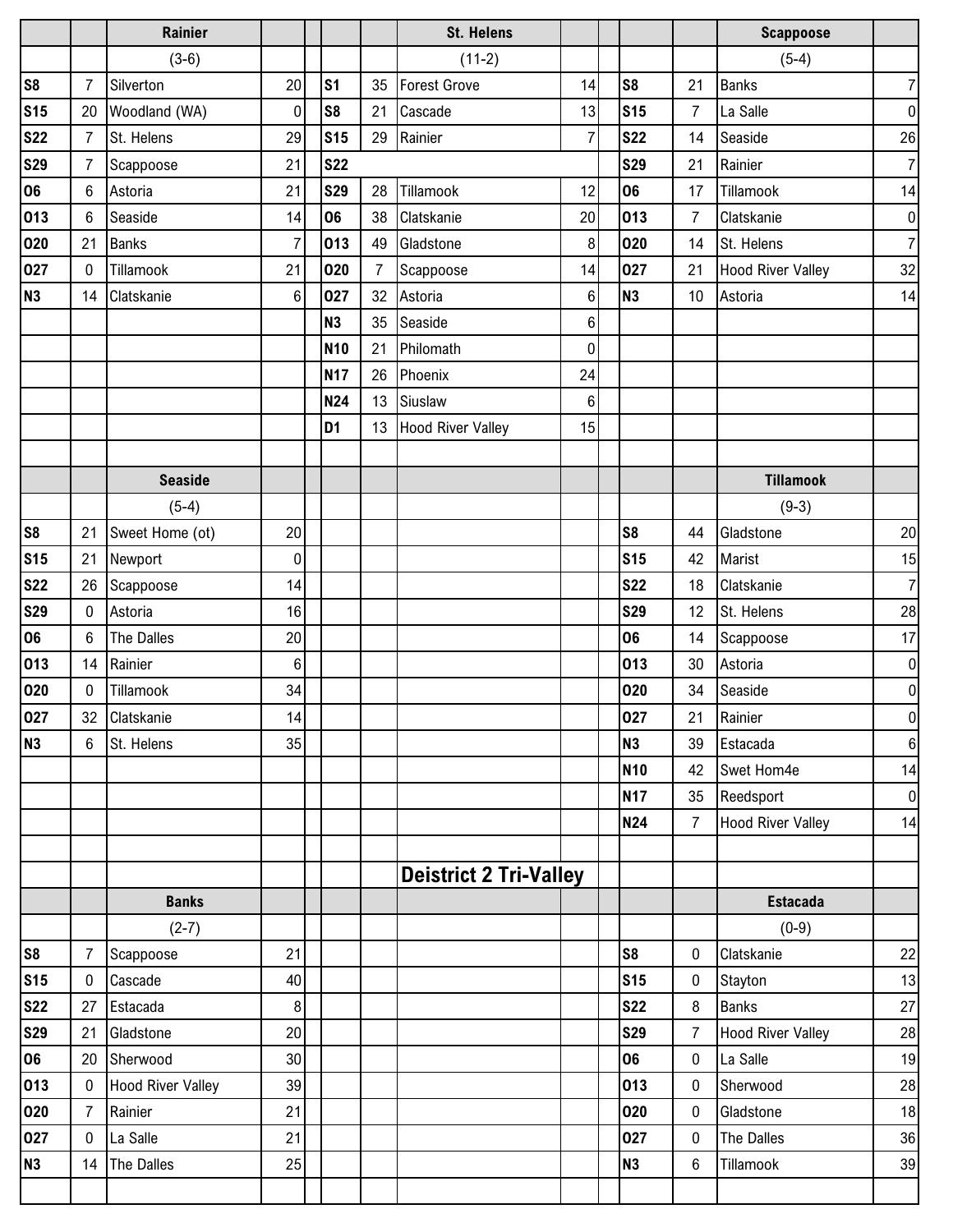|                |                 | <b>Gladstone</b>         |           |                 |    | <b>Hood River Valley</b>   |                 |                |                | La Salle                 |                  |
|----------------|-----------------|--------------------------|-----------|-----------------|----|----------------------------|-----------------|----------------|----------------|--------------------------|------------------|
|                |                 | $(2-7)$                  |           |                 |    | $(13-0)$                   |                 |                |                | $(5-4)$                  |                  |
| S <sub>8</sub> | 20              | Tillamook                | 44        | S <sub>8</sub>  | 20 | Madras                     | 12              | S <sub>8</sub> | $6\phantom{1}$ | Woodburn                 | 10               |
| <b>S15</b>     | 8               | Woodburn                 | 33        | <b>S15</b>      | 28 | Hermiston                  | 21              | <b>S15</b>     | $\pmb{0}$      | Scappoose                | $\overline{7}$   |
| <b>S22</b>     | 26              | The Dalles               | 7         | <b>S22</b>      | 33 | La Salle                   | 12              | <b>S22</b>     | 12             | <b>Hood River Valley</b> | 33               |
| <b>S29</b>     | 20              | <b>Banks</b>             | 21        | <b>S29</b>      | 28 | Estacada                   | 7               | <b>S29</b>     | 14             | Clatskanie               | 9                |
| 06             | 6               | <b>Hood River Valley</b> | 35        | 06              | 35 | Gladstone                  | 6               | 06             | 19             | Estacada                 | $\mathbf 0$      |
| 013            | 8               | St. Helens               | 49        | 013             | 39 | Banks                      | $\overline{0}$  | 013            | $6\phantom{1}$ | The Dalles               | $\boldsymbol{0}$ |
| 020            | 18              | Estacada                 | $\pmb{0}$ | 020             | 25 | The Dalles                 | $\pmb{0}$       | 020            | 9              | Sherwood (ot)            | 12               |
| 027            | 13              | Sherwood                 | 26        | 027             | 32 | Scappoose                  | 21              | 027            | 21             | <b>Banks</b>             | $\mathbf 0$      |
| <b>N3</b>      | 0               | La Salle                 | 14        | <b>N3</b>       | 30 | Sherwood                   | 13              | <b>N3</b>      | 14             | Gladstone                | $\mathbf 0$      |
|                |                 |                          |           | N <sub>10</sub> | 10 | <b>Burns</b>               | 7               |                |                |                          |                  |
|                |                 |                          |           | <b>N17</b>      | 37 | Central                    | 6               |                |                |                          |                  |
|                |                 |                          |           | <b>N24</b>      | 14 | Tillamook                  | $\overline{7}$  |                |                |                          |                  |
|                |                 |                          |           | D <sub>1</sub>  | 15 | St. Helens                 | 13              |                |                |                          |                  |
|                |                 |                          |           |                 |    |                            |                 |                |                |                          |                  |
|                |                 | <b>Sherwood</b>          |           |                 |    |                            |                 |                |                | <b>The Dalles</b>        |                  |
|                |                 | $(7-3)$                  |           |                 |    |                            |                 |                |                | $(6-3)$                  |                  |
| S <sub>8</sub> | 25              | North Marion             | 13        |                 |    |                            |                 | S <sub>8</sub> | 26             | Molalla                  | 0                |
| <b>S15</b>     | 35              | Molalla                  | 0         |                 |    |                            |                 | <b>S15</b>     | 20             | Pendleton                | $6\phantom{.}6$  |
| <b>S22</b>     | 13              | Astoria                  | 9         |                 |    |                            |                 | <b>S22</b>     | $\overline{7}$ | Gladstone                | 26               |
| <b>S29</b>     | 20              | The Dalles               | 28        |                 |    |                            |                 | <b>S29</b>     | 28             | Sherwood                 | 20               |
| 06             | 30              | <b>Banks</b>             | 20        |                 |    |                            |                 | 06             | 20             | Seaside                  | $6\phantom{.}6$  |
| 013            | 28              | Estacada                 | 0         |                 |    |                            |                 | 013            | $\mathbf 0$    | La Salle                 | $6\overline{6}$  |
| 020            | 12 <sup>2</sup> | La Salle (ot)            | 9         |                 |    |                            |                 | 020            | $\mathbf 0$    | <b>Hood River Valley</b> | 25               |
| 027            |                 | 26 Gladstone             | 13        |                 |    |                            |                 | 027            | 36             | Estacada                 | 0                |
| <b>N3</b>      |                 | 13 Hood River Valley     | 30        |                 |    |                            |                 | <b>N3</b>      | 25             | <b>Banks</b>             | 14               |
| <b>N10</b>     | 7               | Siuslaw                  | 17        |                 |    |                            |                 |                |                |                          |                  |
|                |                 |                          |           |                 |    |                            |                 |                |                |                          |                  |
|                |                 |                          |           |                 |    | <b>District 3 Far West</b> |                 |                |                |                          |                  |
|                |                 | <b>Bandon</b>            |           |                 |    | <b>Brookings-Harbor</b>    |                 |                |                | Coquille                 |                  |
|                |                 | $(1-8)$                  |           |                 |    | $(1-8)$                    |                 |                |                | $(7-2)$                  |                  |
| S <sub>8</sub> | 6               | Riddle                   | 14        | S8              | 0  | <b>Illinois Valley</b>     | 10 <sup>1</sup> | S <sub>8</sub> | $\overline{2}$ | Yoncalla                 | $\boldsymbol{0}$ |
| <b>S15</b>     | 6               | South Umpqua             | 48        | <b>S15</b>      | 8  | Del Norte (CA)             | 13              | <b>S15</b>     | 53             | Rogue River              | 6                |
| <b>S22</b>     | 14              | Douglas                  | 34        | <b>S22</b>      | 0  | <b>Gold Beach</b>          | 34              | <b>S22</b>     | $\pmb{0}$      | Siuslaw                  | 19               |
| <b>S29</b>     | 6               | <b>Myrtle Point</b>      | 25        | <b>S29</b>      | 8  | Reedsport                  | 34              | <b>S29</b>     | 37             | Brookings-Harbor         | 18               |
| 06             |                 | 14 Reedsport             | 40        | 06              | 0  | <b>Myrtle Point</b>        | 14              | 06             | 14             | Douglas                  | 13               |
| 013            | 12              | Coquille                 | 29        | 013             | 6  | Reedsport                  | 37              | 013            | 29             | Bandon                   | 12               |
| 020            |                 | 14 Siuslaw               | 19        | 020             | 22 | Douglas                    | 32              | 020            | 8              | Reedsport                | 21               |
| 027            | 19              | Brookings-Harbor         | 28        | 027             | 28 | Bandon                     | 19              | 027            | 26             | <b>Gold Beach</b>        | 20               |
| <b>N3</b>      | 29              | <b>Gold Beach</b>        | 8         | <b>N3</b>       | 6  | Siuslaw                    | 51              | N3             | 28             | <b>Myrtle Point</b>      | $\boldsymbol{0}$ |
|                |                 |                          |           |                 |    |                            |                 |                |                |                          |                  |
|                |                 |                          |           |                 |    |                            |                 |                |                |                          |                  |
|                |                 |                          |           |                 |    |                            |                 |                |                |                          |                  |
|                |                 |                          |           |                 |    |                            |                 |                |                |                          |                  |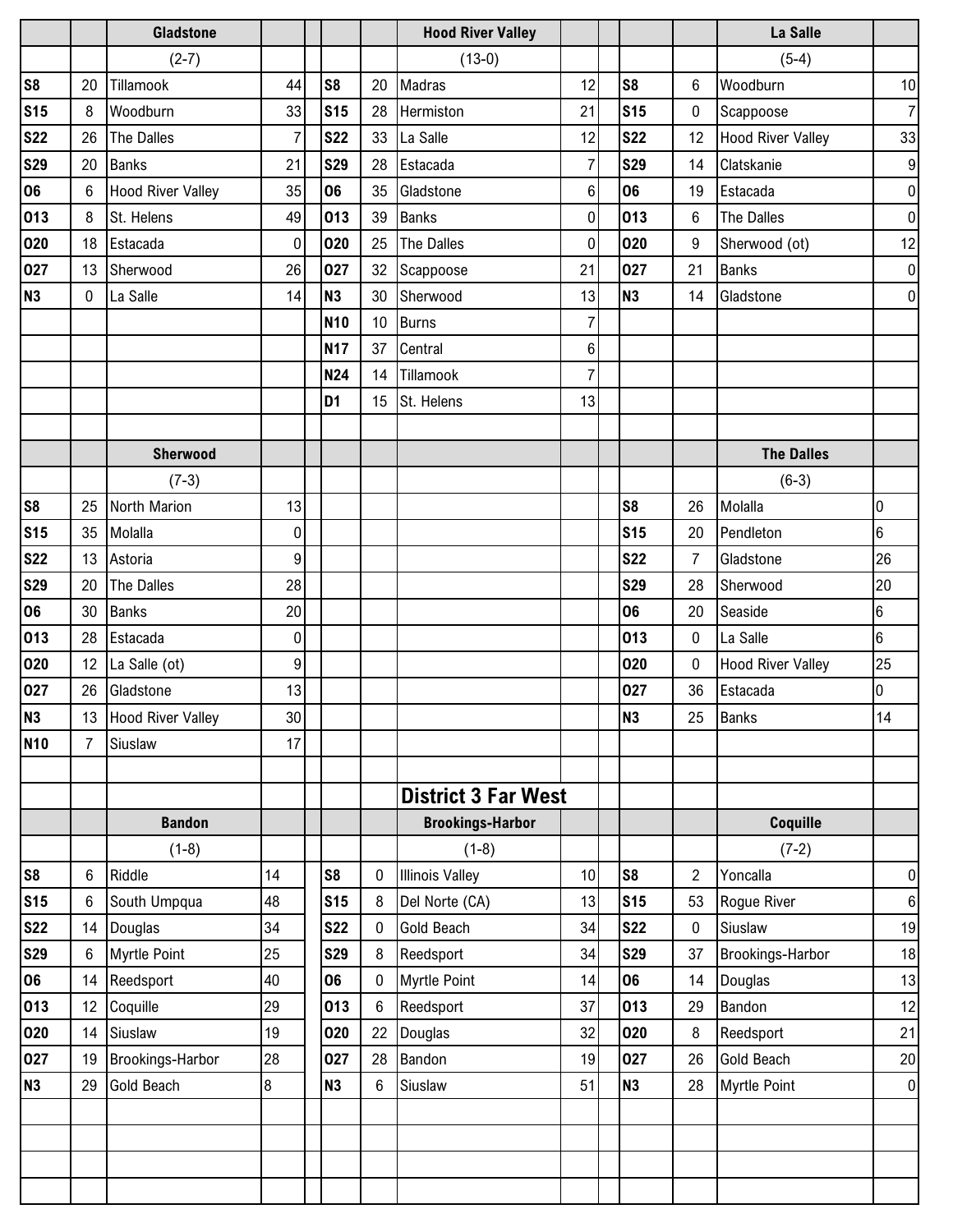|                |    | <b>Douglas</b>           |                |                |    |                          |         |                |                | <b>Gold Beach</b>      |                  |
|----------------|----|--------------------------|----------------|----------------|----|--------------------------|---------|----------------|----------------|------------------------|------------------|
|                |    | $(5-4)$                  |                |                |    |                          |         |                |                | $(5-4)$                |                  |
| S <sub>8</sub> | 21 | Sutherlin                | $\pmb{0}$      |                |    |                          |         | S <sub>8</sub> | 20             | Rogue River            | $\boldsymbol{7}$ |
| <b>S15</b>     | 33 | Glide                    | 29             |                |    |                          |         | <b>S15</b>     | 8              | <b>Illinois Valley</b> | $\,6\,$          |
| <b>S22</b>     | 34 | Bandon                   | 14             |                |    |                          |         | <b>S22</b>     | 34             | Brookings-Harbor       | $\pmb{0}$        |
| <b>S29</b>     | 19 | Siuslaw                  | 46             |                |    |                          |         | <b>S29</b>     | 8              | Reedsport              | 34               |
| 06             | 13 | Coquille                 | 14             |                |    |                          |         | 06             | 20             | Siuslaw                | 35               |
| 013            | 12 | <b>Gold Beach</b>        | 29             |                |    |                          |         | 013            | 29             | Douglas                | 12               |
| 020            | 32 | Brookings-Harbor         | 22             |                |    |                          |         | 020            | 20             | <b>Myrtle Point</b>    | $\pmb{0}$        |
| 027            | 33 | <b>Myrtle Point</b>      | 0              |                |    |                          |         | 027            | 20             | Coquille               | 26               |
| <b>N3</b>      | 6  | Reedsport                | 25             |                |    |                          |         | N <sub>3</sub> | 8              | Bandon                 | 29               |
|                |    |                          |                |                |    |                          |         |                |                |                        |                  |
|                |    |                          |                |                |    |                          |         |                |                |                        |                  |
|                |    | <b>Myrtle Point</b>      |                |                |    | <b>Reedsport</b>         |         |                |                | <b>Siuslaw</b>         |                  |
|                |    | $(3-6)$                  |                |                |    | $(9-2)$                  |         |                |                | $(11-1)$               |                  |
| S <sub>8</sub> | 19 | Glide                    | 6              | S <sub>8</sub> | 19 | Newport                  | 6       | S <sub>8</sub> | 28             | Pleasant Hill          | 21               |
| <b>S15</b>     | 8  | Elmira                   | 28             | <b>S15</b>     | 37 | Sutherlin                | 0       | <b>S15</b>     | 48             | Creswell               | $\,6\,$          |
| <b>S22</b>     | 6  | Reedsport                | 35             | <b>S22</b>     | 35 | <b>Myrtle Point</b>      | 6       | <b>S22</b>     | 19             | Coquille               | $\pmb{0}$        |
| <b>S29</b>     | 25 | Bandon                   | $\,6\,$        | <b>S29</b>     | 34 | <b>Gold Beach</b>        | 8       | <b>S29</b>     | 46             | Douglas                | 19               |
| 06             | 14 | Brookings-Harbor         | $\pmb{0}$      | 06             | 40 | Bandon                   | 14      | 06             | 35             | <b>Gold Beach</b>      | 20               |
| 013            | 12 | Siuslaw                  | 22             | 013            | 37 | Brookings-Harbor         | 6       | 013            | 22             | <b>Myrtle Point</b>    | 12               |
| 020            | 0  | <b>Gold Beach</b>        | 20             | 020            | 21 | Coquille                 | 8       | 020            | 19             | Bandon                 | 14               |
| 027            | 0  | Douglas                  | 33             | 027            | 0  | Siuslaw                  | 20      | 027            | 20             | Reedsport              | $\pmb{0}$        |
| <b>N3</b>      | 0  | Coquille                 | 28             | N <sub>3</sub> | 25 | Douglas                  | $\,6\,$ | N <sub>3</sub> | 51             | Brookings-Harbor       | 6                |
|                |    |                          |                | <b>N10</b>     | 44 | South Umpqua             | 26      | <b>N10</b>     | 17             | Sherwood               | $\boldsymbol{7}$ |
|                |    |                          |                | <b>N17</b>     | 0  | Tillamook                | 35      | <b>N17</b>     | 36             | Ontario                | 27               |
|                |    |                          |                |                |    |                          |         | <b>N24</b>     | 6              | St. Helens             | $13$             |
|                |    |                          |                |                |    |                          |         |                |                |                        |                  |
|                |    |                          |                |                |    |                          |         |                |                |                        |                  |
|                |    |                          |                |                |    | <b>District 4 Val-Co</b> |         |                |                |                        |                  |
|                |    | <b>Central</b>           |                |                |    |                          |         |                |                | <b>Jefferson</b>       |                  |
|                |    | $(9-2)$                  |                |                |    |                          |         |                |                | $(3-6)$                |                  |
| S <sub>8</sub> | 21 | <b>Dallas</b>            | 0              |                |    |                          |         | S <sub>8</sub> | 0              | Stayton                | 27               |
| <b>S15</b>     | 6  | <b>Sweet Home</b>        | 21             |                |    |                          |         | <b>S15</b>     | 14             | Silverton              | 8                |
| <b>S22</b>     | 14 | Philomath                | 8              |                |    |                          |         | <b>S22</b>     | 14             | Newport                | 37               |
| <b>S29</b>     | 28 | Toledo                   | 6              |                |    |                          |         | <b>S29</b>     | 20             | Regis                  | $\,6\,$          |
| 06             | 42 | Yamhill-Carlton          | 6              |                |    |                          |         | 06             | 27             | Taft                   | $\pmb{0}$        |
| 013            | 19 | Newport                  | 0              |                |    |                          |         | 013            | $\overline{7}$ | Yamhill-Carlton        | 29               |
| 020            | 39 | Taft                     | $\overline{7}$ |                |    |                          |         | 020            | 0              | Toledo                 | 20               |
| 027            | 29 | <b>Forest Grove</b>      | 6              |                |    |                          |         | 027            | 12             | Philomath              | 58               |
| <b>N3</b>      | 33 | Jefferson                | 19             |                |    |                          |         | <b>N3</b>      | 19             | Central                | 33               |
| <b>N10</b>     | 23 | <b>Pleasant Hill</b>     | 15             |                |    |                          |         |                |                |                        |                  |
| <b>N17</b>     | 6  | <b>Hood River Valley</b> | 37             |                |    |                          |         |                |                |                        |                  |
|                |    |                          |                |                |    |                          |         |                |                |                        |                  |
|                |    |                          |                |                |    |                          |         |                |                |                        |                  |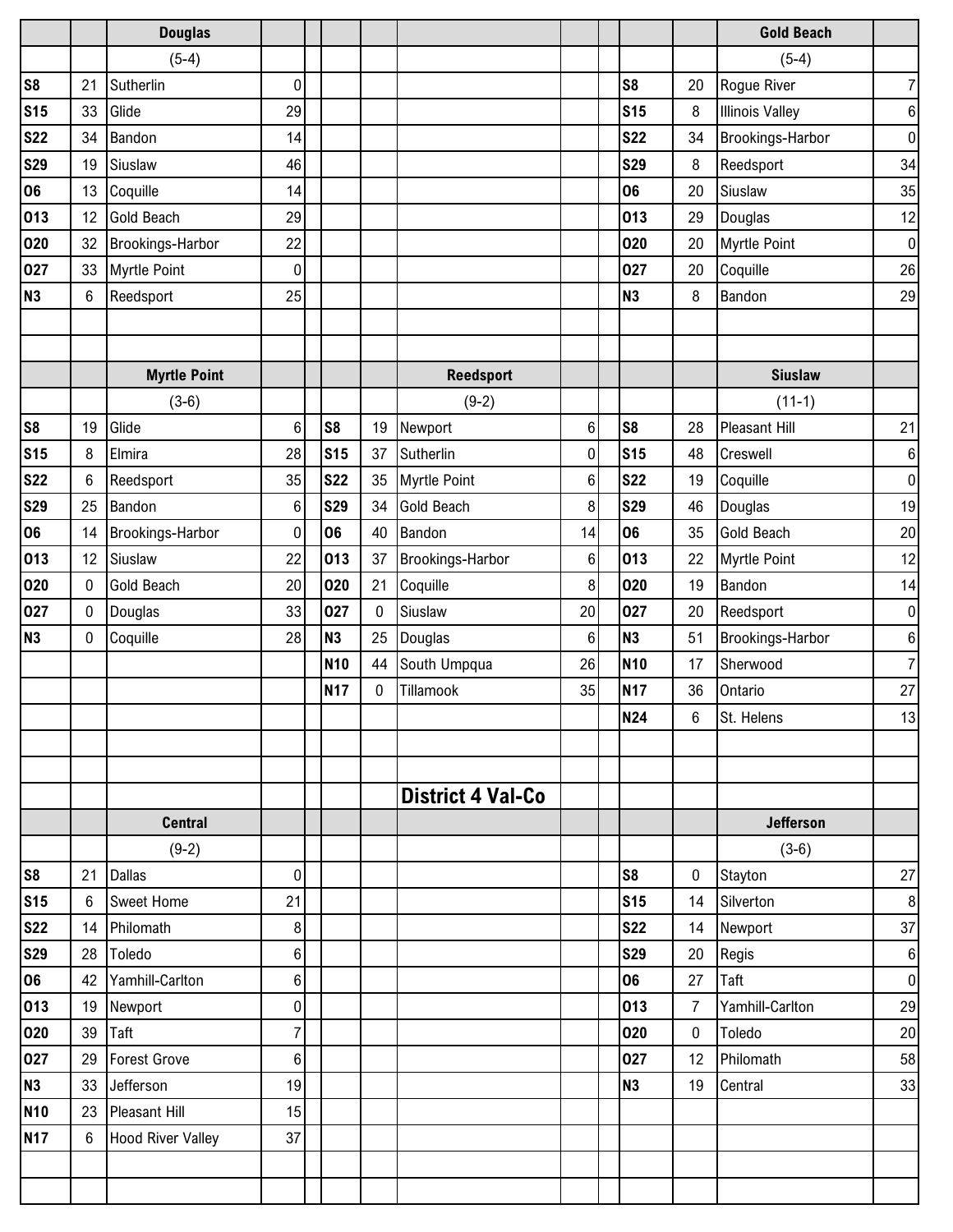|                |                | <b>Newport</b>  |                  |                 |    | Philomath                |           |                |                | <b>Taft</b>            |                  |
|----------------|----------------|-----------------|------------------|-----------------|----|--------------------------|-----------|----------------|----------------|------------------------|------------------|
|                |                | $(4-5)$         |                  |                 |    | $(8-2)$                  |           |                |                | $(1-8)$                |                  |
| s <sub>8</sub> | 6              | Reedsport       | 19               | S <sub>8</sub>  | 32 | Junction City            | $\pmb{0}$ | S <sub>8</sub> | 20             | Dayton                 | 30               |
| <b>S15</b>     | 0              | Seaside         | 21               | <b>S15</b>      | 33 | North Marion             | 13        | <b>S15</b>     | $\overline{7}$ | Astoria                | 24               |
| <b>S22</b>     | 37             | Jefferson (OR)  | 14               | <b>S22</b>      | 8  | Central                  | 14        | <b>S22</b>     | 6              | Molalla                | 20               |
| <b>S29</b>     | 25             | Yamhill-Carlton | 8                | <b>S29</b>      | 23 | Taft                     | 7         | <b>S29</b>     | $\overline{7}$ | Philomath              | 23               |
| 06             | 14             | Philomath       | 29               | 06              | 29 | Newport                  | 14        | 06             | 0              | Jefferson              | 27               |
| 013            | 0              | Central         | 19               | 013             | 28 | Molalla                  | $\pmb{0}$ | 013            | $\,6$          | Toledo                 | 40               |
| 020            | 27             | Molalla         | 10               | 020             | 35 | Yamhill-Carlton          | $\pmb{0}$ | 020            | $\overline{7}$ | Central                | 39               |
| 027            | 6              | Toledo          | 14               | 027             | 58 | Jefferson                | 12        | 027            | $\overline{7}$ | Yamhill-Carlton        | $\,6\,$          |
| <b>N3</b>      | 27             | Taft            | 13               | N3              | 20 | Toledo                   | 13        | N <sub>3</sub> | 13             | Newport                | 27               |
|                |                |                 |                  | N <sub>10</sub> | 0  | St. Helens               | 21        |                |                |                        |                  |
|                |                |                 |                  |                 |    |                          |           |                |                |                        |                  |
|                |                |                 |                  |                 |    |                          |           |                |                |                        |                  |
|                |                | <b>Toledo</b>   |                  |                 |    |                          |           |                |                | <b>Yamhill-Carlton</b> |                  |
|                |                | $(6-3)$         |                  |                 |    |                          |           |                |                | $(3-6)$                |                  |
| <b>S8</b>      | 20             | Elmira          | 26               |                 |    |                          |           | S <sub>8</sub> | 14             | Amity                  | $\,6\,$          |
| <b>S15</b>     | 28             | Junction City   | 20               |                 |    |                          |           | <b>S15</b>     | 14             | Sheridan               | 13               |
| <b>S22</b>     | 26             | Yamhill-Carlton | 24               |                 |    |                          |           | <b>S22</b>     | 24             | Toledo                 | $26\,$           |
| <b>S29</b>     | 6              | Central         | 28               |                 |    |                          |           | <b>S29</b>     | 8              | Newport                | 25               |
| 06             | 26             | Molalla         | $\boldsymbol{0}$ |                 |    |                          |           | 06             | 6              | Central                | 42               |
| 013            | 40             | Taft            | $\,6$            |                 |    |                          |           | 013            | 29             | Jefferson              | $\overline{7}$   |
| 020            | 20             | Jefferson (OR)  | $\pmb{0}$        |                 |    |                          |           | 020            | 0              | Philomath              | 35               |
| 027            | 14             | Newport         | 6                |                 |    |                          |           | 027            | 6              | Taft                   | $\overline{7}$   |
| <b>N3</b>      | 13             | Philomath       | 20               |                 |    |                          |           | N <sub>3</sub> | 14             | North Marion           | 54               |
|                |                |                 |                  |                 |    |                          |           |                |                |                        |                  |
|                |                |                 |                  |                 |    |                          |           |                |                |                        |                  |
|                |                |                 |                  |                 |    | <b>District 5 Sky-Em</b> |           |                |                |                        |                  |
|                |                | <b>Creswell</b> |                  |                 |    |                          |           |                |                | <b>Elmira</b>          |                  |
|                |                | $(1-8)$         |                  |                 |    |                          |           |                |                | $(8-2)$                |                  |
| <b>S8</b>      | 14             | North Douglas   | 13               |                 |    |                          |           | S <sub>8</sub> | 26             | Toledo                 | $20\,$           |
| <b>S15</b>     | 6              | Siuslaw         | 48               |                 |    |                          |           | <b>S15</b>     | 28             | Myrtle Point           | $\bf 8$          |
| <b>S22</b>     | 0              | Glide           | 31               |                 |    |                          |           | <b>S22</b>     | 14             | Junction City          | $\pmb{0}$        |
| <b>S29</b>     | 20             | Stayton         | 59               |                 |    |                          |           | <b>S29</b>     | 41             | Glide                  | 15               |
| 06             | 7              | Elmira          | 36               |                 |    |                          |           | 06             | 36             | Creswell               | $\boldsymbol{7}$ |
| 013            | 0              | Marist          | 42               |                 |    |                          |           | 013            | 13             | Silverton              | $\pmb{0}$        |
| 020            | $\overline{7}$ | Sutherlin       | 29               |                 |    |                          |           | 020            | 28             | Marist                 | $\,6$            |
| 027            | $\overline{7}$ | Pleasant Hill   | 53               |                 |    |                          |           | 027            | 23             | Sutherlin              | $\,6\,$          |
| <b>N3</b>      | 6              | Junction City   | 41               |                 |    |                          |           | <b>N3</b>      | 21             | <b>Pleasant Hill</b>   | $22\,$           |
|                |                |                 |                  |                 |    |                          |           | <b>N10</b>     | 28             | Phoenix                | 47               |
|                |                |                 |                  |                 |    |                          |           |                |                |                        |                  |
|                |                |                 |                  |                 |    |                          |           |                |                |                        |                  |
|                |                |                 |                  |                 |    |                          |           |                |                |                        |                  |
|                |                |                 |                  |                 |    |                          |           |                |                |                        |                  |
|                |                |                 |                  |                 |    |                          |           |                |                |                        |                  |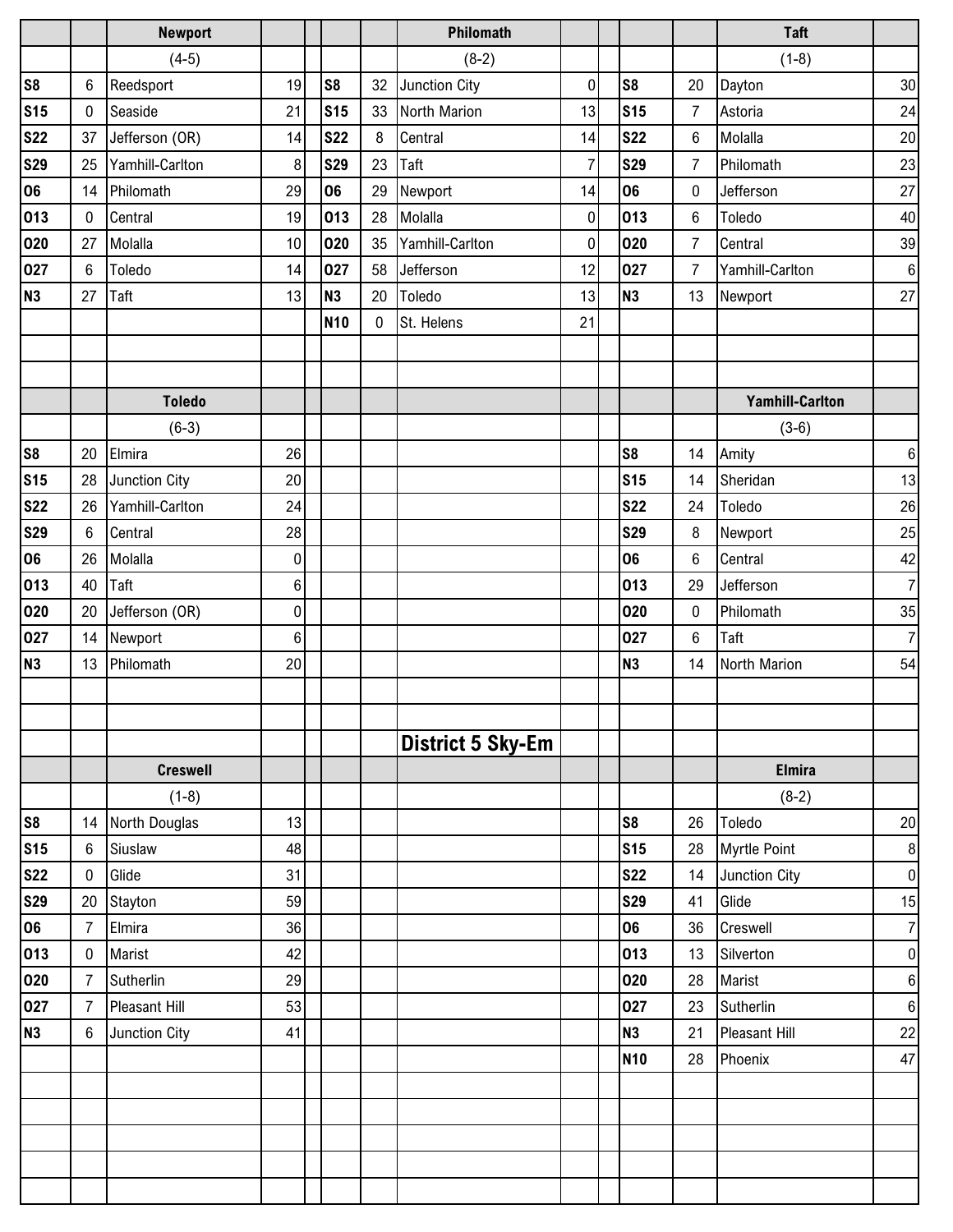|                |                | Glide                  |                |                 |    | <b>Junction City</b>      |                |                 |                | <b>Marist</b>          |                  |
|----------------|----------------|------------------------|----------------|-----------------|----|---------------------------|----------------|-----------------|----------------|------------------------|------------------|
|                |                | $(1-8)$                |                |                 |    | $(5-4)$                   |                |                 |                | $(5-4)$                |                  |
| S <sub>1</sub> | 27             | Yoncalla               | 33             | S <sub>8</sub>  | 25 | North Douglas             | $\pmb{0}$      | S <sub>8</sub>  | 15             | South Umpqua           | 14               |
| S8             | 6              | <b>Myrtle Point</b>    | 19             | <b>S15</b>      | 0  | Philomath                 | 32             | <b>S15</b>      | 15             | Tillamook              | 42               |
| <b>S15</b>     | 29             | Douglas                | 33             | <b>S22</b>      | 20 | Toledo                    | 28             | <b>S22</b>      | 22             | Pleasant Hill          | 15               |
| <b>S22</b>     | 31             | Creswell               | 0              | <b>S29</b>      | 0  | Elmira                    | 13             | <b>S29</b>      | 11             | Junction City          | 14               |
| <b>S29</b>     | 15             | Elmira                 | 41             | 06              | 14 | Marist                    | 11             | 06              | 22             | Glide                  | $\boldsymbol{9}$ |
| 06             | 9              | Marist                 | 22             | 013             | 10 | Sutherlin (ot)            | $\overline{7}$ | 013             | 42             | Creswell               | $\pmb{0}$        |
| 013            | 14             | Sutherlin              | 33             | 020             | 8  | Pleasant Hill             | 28             | 020             | $\overline{7}$ | <b>Pleasant Hill</b>   | 28               |
| 020            | 14             | <b>Pleasant Hill</b>   | 41             | 027             | 10 | Glide                     | $\overline{7}$ | 027             | $\overline{7}$ | Woodburn               | 27               |
| 027            | 7              | Junction City          | 10             | N <sub>3</sub>  | 41 | Creswell                  | 6              | N <sub>3</sub>  | 26             | Sutherlin              | $\overline{7}$   |
| <b>N3</b>      |                |                        |                |                 |    |                           |                |                 |                |                        |                  |
|                |                |                        |                |                 |    |                           |                |                 |                |                        |                  |
|                |                | <b>Pleasant Hill</b>   |                |                 |    |                           |                |                 |                | <b>Sutherlin</b>       |                  |
|                |                | $(4-6)$                |                |                 |    |                           |                |                 |                | $(3-6)$                |                  |
| S <sub>8</sub> | 21             | Siuslaw                | 28             |                 |    |                           |                | S <sub>8</sub>  | 0              | Douglas                | 21               |
| <b>S15</b>     | 17             | North Valley           | 27             |                 |    |                           |                | S <sub>15</sub> | 0              | Reedsport              | 37               |
| <b>S22</b>     | 15             | Marist                 | 22             |                 |    |                           |                | <b>S22</b>      | $\overline{7}$ | <b>Sweet Home</b>      | 28               |
| <b>S29</b>     | 11             | Sutherlin              | 30             |                 |    |                           |                | <b>S29</b>      | 30             | Pleasant Hill          | 11               |
| 06             | $\overline{7}$ | Cascade                | 28             |                 |    |                           |                | 06              | $\overline{7}$ | Junction City (ot)     | 10               |
| 013            | 28             | Junction City          | $\bf 8$        |                 |    |                           |                | 013             | 33             | Glide                  | 14               |
| 020            | 41             | Glide                  | 14             |                 |    |                           |                | 020             | 29             | Creswell               | $\overline{7}$   |
| 027            | 53             | Creswell               | $\overline{7}$ |                 |    |                           |                | 027             | 6              | Elmira                 | 23               |
| <b>N3</b>      | 22             | Elmira                 | 21             |                 |    |                           |                | N <sub>3</sub>  | $\overline{7}$ | Marist                 | 26               |
| <b>N10</b>     | 15             | Central                | 23             |                 |    |                           |                |                 |                |                        |                  |
|                |                |                        |                |                 |    |                           |                |                 |                |                        |                  |
|                |                |                        |                |                 |    | <b>District 6 Skyline</b> |                |                 |                |                        |                  |
|                |                | <b>Henley</b>          |                |                 |    | <b>Hidden Valley</b>      |                |                 |                | <b>Illionis Valley</b> |                  |
|                |                | $(5-4)$                |                |                 |    | $(6-3)$                   |                |                 |                | $(1-8)$                |                  |
| S <sub>1</sub> | 0              | Klamath Union          | 20             | S <sub>8</sub>  | 0  | Mazama                    | 21             | S <sub>8</sub>  | 10             | Brookings-Harbor       | 6                |
| S <sub>8</sub> | 24             | Yreka (CA)             | $\overline{7}$ | S <sub>15</sub> | 22 | Fortuna (CA)              | 12             | <b>S15</b>      | 6              | Gold Beach             | $\,8\,$          |
| <b>S15</b>     | 28             | Lakeview               | 24             | <b>S22</b>      | 0  | Phoenix                   | 14             | <b>S22</b>      | 14             | North Valley           | 41               |
| <b>S22</b>     | 20             | North Valley           | 21             | <b>S29</b>      | 21 | Rogue River               | 6              | <b>S29</b>      | $\overline{2}$ | Lakeview               | 28               |
| <b>S29</b>     | 62             | Rogue River            | 16             | 06              | 7  | South Umpqua              | 6              | 06              | 12             | Phoenix                | 56               |
| 06             | $\overline{7}$ | South Umpqua           | 33             | 013             | 42 | Lakeview                  | 17             | 013             | 14             | Rogue River            | 27               |
| 013            | 26             | <b>Illinois Valley</b> | 6              | 020             | 17 | North Valley              | $\overline{7}$ | 020             | $\overline{7}$ | Henley                 | 27               |
| 020            | 21             | <b>Hidden Valley</b>   | 13             | 027             | 13 | Henley                    | 21             | 027             | 0              | South Umpqua           | 49               |
| 027            | 14             | Phoenix                | 26             | N3              | 41 | <b>Illinois Valley</b>    | $\,6\,$        | N3              | 6              | <b>Hidden Valley</b>   | 41               |
| N3             |                |                        |                |                 |    |                           |                |                 |                |                        |                  |
|                |                |                        |                |                 |    |                           |                |                 |                |                        |                  |
|                |                |                        |                |                 |    |                           |                |                 |                |                        |                  |
|                |                |                        |                |                 |    |                           |                |                 |                |                        |                  |
|                |                |                        |                |                 |    |                           |                |                 |                |                        |                  |
|                |                |                        |                |                 |    |                           |                |                 |                |                        |                  |
|                |                |                        |                |                 |    |                           |                |                 |                |                        |                  |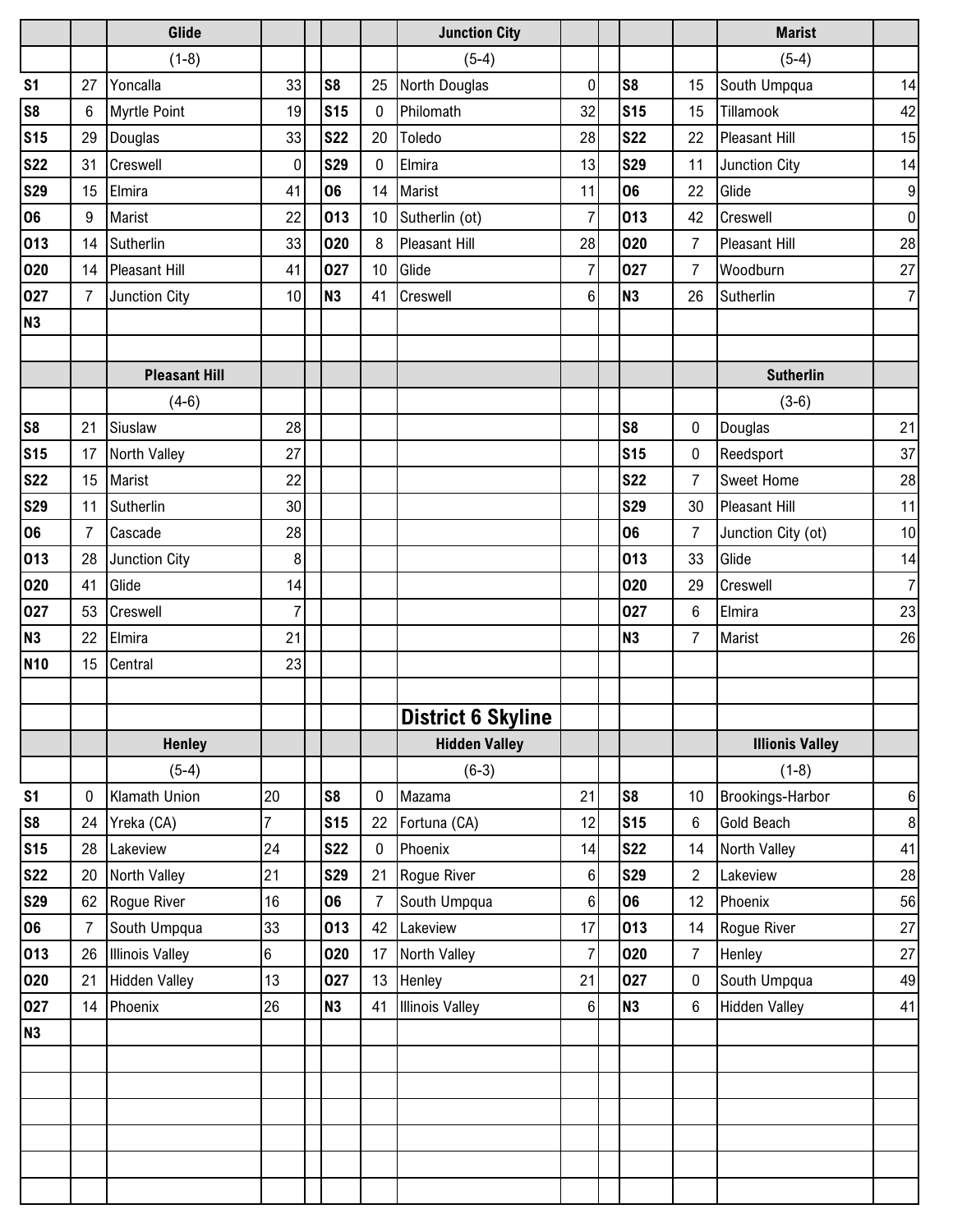|                |                | <b>Lakeview</b>        |                |                |    |                                  |    |                |                | <b>North Valley</b>      |                         |
|----------------|----------------|------------------------|----------------|----------------|----|----------------------------------|----|----------------|----------------|--------------------------|-------------------------|
|                |                |                        |                |                |    |                                  |    |                |                | $(5-4)$                  |                         |
| S <sub>1</sub> | 24             | Modoc (CA)             | 6              |                |    |                                  |    | S <sub>8</sub> | 12             | Enterprise (CA)          | 22                      |
| S <sub>8</sub> | $\overline{c}$ | <b>Burns</b>           | 27             |                |    |                                  |    | <b>S15</b>     | 27             | <b>Pleasant Hill</b>     | 17                      |
| <b>S15</b>     | 24             | Henley                 | 28             |                |    |                                  |    | <b>S22</b>     | 41             | <b>Illinois Valley</b>   | 14                      |
| <b>S22</b>     | 28             | <b>Illinois Valley</b> | $\overline{c}$ |                |    |                                  |    | <b>S29</b>     | 21             | Henley                   | 20                      |
| <b>S29</b>     | 21             | North Valley           | 49             |                |    |                                  |    | 06             | 49             | Lakeview                 | 21                      |
| 06             | 17             | <b>Hidden Valley</b>   | 42             |                |    |                                  |    | 013            | 21             | Phoenix                  | 26                      |
| 013            | 9              | South Umpqua           | 34             |                |    |                                  |    | 020            | $\overline{7}$ | <b>Hidden Valley</b>     | 17                      |
| 020            | 13             | Phoenix                | 51             |                |    |                                  |    | 027            | 20             | Rogue River              | 14                      |
| 027            | 33             | Rogue River            | 12             |                |    |                                  |    | N <sub>3</sub> | 15             | South Umpqua             | 19                      |
| <b>N3</b>      |                |                        |                |                |    |                                  |    |                |                |                          |                         |
|                |                |                        |                |                |    |                                  |    |                |                |                          |                         |
|                |                | <b>Phoenix</b>         |                |                |    | <b>Rogue River</b>               |    |                |                | <b>South Umqpua</b>      |                         |
|                |                | $(8-3)$                |                |                |    | $(1-8)$                          |    |                |                | $(7-3)$                  |                         |
| S <sub>8</sub> | 13             | Yreka-CA               | 34             | S <sub>8</sub> | 7  | <b>Gold Beach</b>                | 20 | S <sub>8</sub> | 14             | Marist                   | 15                      |
| <b>S15</b>     | 34             | <b>Dallas</b>          | 21             | <b>S15</b>     | 6  | Coquille                         | 53 | <b>S15</b>     | 48             | Bandon                   | $\boldsymbol{6}$        |
| <b>S22</b>     | 14             | <b>Hidden Valley</b>   | $\overline{0}$ | <b>S22</b>     | 6  | South Umpqua                     | 48 | <b>S22</b>     | 48             | Rogue River              | $\,6$                   |
| <b>S29</b>     | 21             | South Umpqua           | 36             | <b>S29</b>     | 6  | <b>Hidden Valley</b>             | 21 | <b>S29</b>     | 36             | Phoenix                  | 21                      |
| 06             | 56             | <b>Illinois Valley</b> | 12             | 06             | 16 | Henley                           | 62 | 06             | 6              | <b>Hidden Valley</b>     | $\overline{7}$          |
| 013            | 26             | North Valley           | 21             | 013            | 27 | <b>Illinois Valley</b>           | 14 | 013            | 33             | Henley                   | $\boldsymbol{7}$        |
| 020            | 56             | Rogue River            | $\overline{7}$ | 020            | 7  | Phoenix                          | 56 | 020            | 34             | Lakeview                 | $\boldsymbol{9}$        |
| 027            | 51             | Lakeview               | 13             | 027            | 14 | <b>North Valley</b>              | 20 | 027            | 49             | <b>Illinois Valley</b>   | $\pmb{0}$               |
| <b>N3</b>      | 26             | Henley                 | 14             | N <sub>3</sub> | 12 | Lakeview                         | 33 | N <sub>3</sub> | 19             | North Valley             | 15                      |
| <b>N10</b>     | 47             | Elmira                 | 28             |                |    |                                  |    | <b>N10</b>     | 26             | Reedsport                | 44                      |
| <b>N17</b>     | 24             | St. Helens             | 26             |                |    |                                  |    |                |                |                          |                         |
|                |                |                        |                |                |    |                                  |    |                |                |                          |                         |
|                |                |                        |                |                |    |                                  |    |                |                |                          |                         |
|                |                |                        |                |                |    | <b>District 7 Greater Oregon</b> |    |                |                |                          |                         |
|                |                | <b>Baker</b>           |                |                |    |                                  |    |                |                | <b>Burns</b>             |                         |
|                |                | $(0-9)$                |                |                |    |                                  |    |                |                | $(8-2)$                  |                         |
| S <sub>1</sub> | 0              | Mountain Home (ID)     | 38             |                |    |                                  |    | s <sub>1</sub> | 15             | Enterprise               | 14                      |
| S <sub>8</sub> | 0              | La Grande              | 35             |                |    |                                  |    | S <sub>8</sub> | 27             | Lakeview                 | $\overline{\mathbf{c}}$ |
| <b>S15</b>     | 9              | Homedale (ID)          | 36             |                |    |                                  |    | <b>S15</b>     | 27             | <b>Grant Union</b>       | $\,6\,$                 |
| <b>S22</b>     | 13             | Nyssa                  | 44             |                |    |                                  |    | <b>S22</b>     | 21             | Madras                   | 18                      |
| <b>S29</b>     | 0              | Vale                   | 42             |                |    |                                  |    | <b>S29</b>     | $\overline{7}$ | Ontario                  | 28                      |
| 06             | 14             | Ontario                | 49             |                |    |                                  |    | 06             | 26             | Nyssa                    | $20\,$                  |
| 013            |                |                        |                |                |    |                                  |    | 013            | 34             | Vale                     | 6                       |
| 020            | $\overline{7}$ | <b>Burns</b>           | 42             |                |    |                                  |    | 020            | 42             | <b>Baker</b>             | $\boldsymbol{7}$        |
| 027            | 0              | Madras                 | 33             |                |    |                                  |    | 027            | 27             | McLoughlin               | 21                      |
| <b>N3</b>      | 8              | McLoughlin             | 20             |                |    |                                  |    | <b>N3</b>      | $\overline{7}$ | <b>Hood River Valley</b> | 10                      |
|                |                |                        |                |                |    |                                  |    |                |                |                          |                         |
|                |                |                        |                |                |    |                                  |    |                |                |                          |                         |
|                |                |                        |                |                |    |                                  |    |                |                |                          |                         |
|                |                |                        |                |                |    |                                  |    |                |                |                          |                         |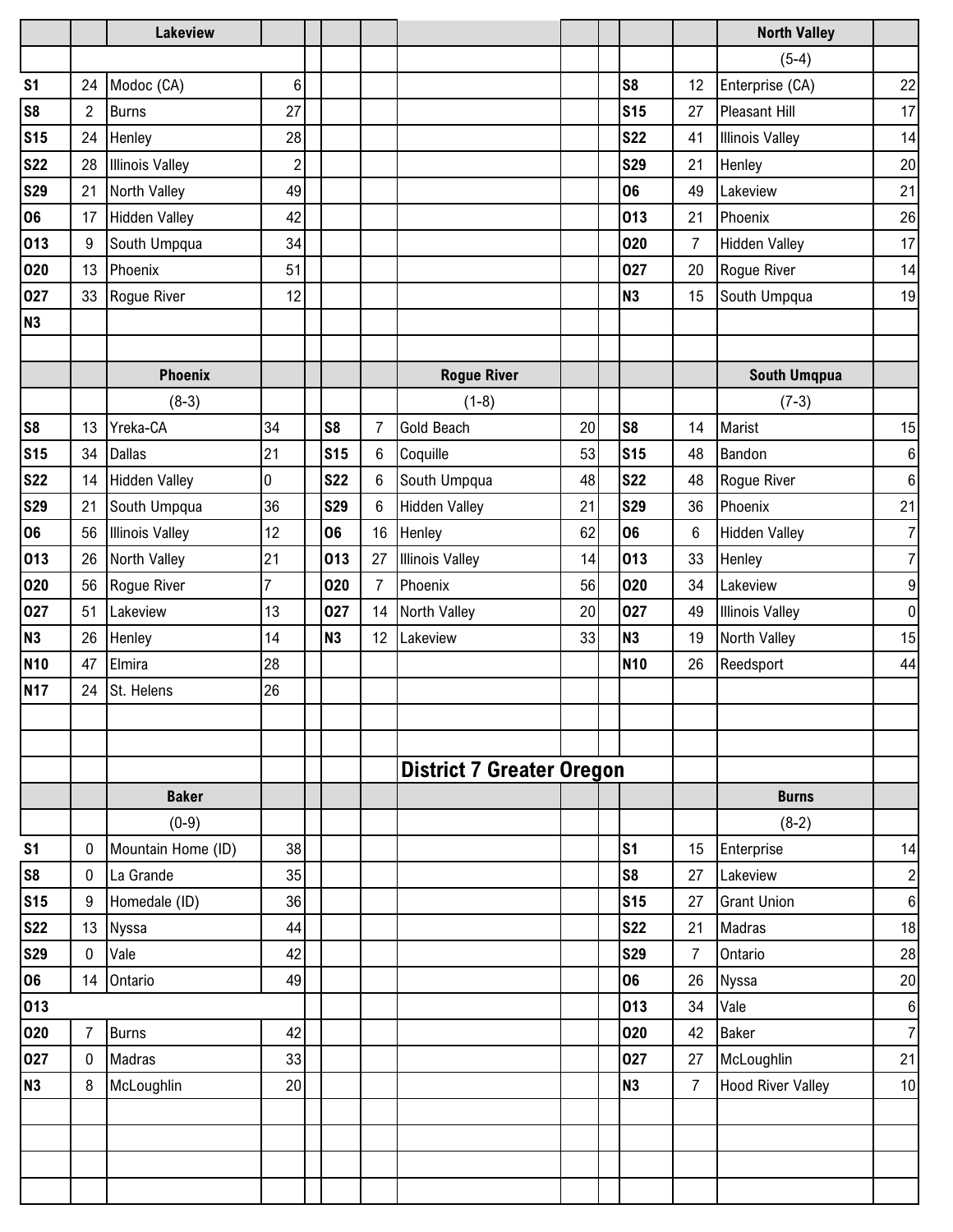|            |                | <b>Madras</b>            |                  |                 |                  | McLoughlin    |         |                |                  | <b>Nyssa</b>      |            |
|------------|----------------|--------------------------|------------------|-----------------|------------------|---------------|---------|----------------|------------------|-------------------|------------|
|            |                | $(4-5)$                  |                  |                 |                  | $(1-8)$       |         |                |                  | $(3-6)$           |            |
| <b>S8</b>  | 12             | <b>Hood River Valley</b> | 20               | S8              | $\pmb{0}$        | Enterprise    | 29      | S <sub>1</sub> | 19               | Parma (ID)        | 14         |
| <b>S15</b> | 12             | <b>Crook County</b>      | 27               | S <sub>15</sub> | 14               | Colfax (WA)   | 47      | S <sub>8</sub> | 19               | No. Plymouth (ID) | $20\,$     |
| <b>S22</b> | 18             | <b>Burns</b>             | 21               | <b>S22</b>      | $\bf{0}$         | Vale          | 40      | <b>S15</b>     | $\pmb{0}$        | Fruitland (ID)    | $20\,$     |
| <b>S29</b> | 28             | McLoughlin               | $\boldsymbol{0}$ | <b>S29</b>      | $\pmb{0}$        | Madras        | 28      | <b>S22</b>     | 44               | <b>Balker</b>     | 13         |
| 06         | 18             | Vale                     | 20               | 06              | $\boldsymbol{0}$ | Ontario       | 37      | <b>S29</b>     |                  |                   |            |
| 013        | 21             | <b>Forest Grove</b>      | 16               | 013             | 6                | Nyssa         | 18      | 06             | 20               | <b>Burns</b>      | ${\bf 26}$ |
| 020        | 34             | Nyssa                    | 16               | 020             | 22               | Caldwell (ID) | 45      | 013            | 18               | McLoughlin        | $\,6\,$    |
| 027        | 33             | <b>Baker</b>             | $\boldsymbol{0}$ | 027             | 21               | <b>Burns</b>  | 27      | 020            | 16               | Madras            | 34         |
| <b>N3</b>  | 25             | Ontario                  | 28               | <b>N3</b>       | $20\,$           | <b>Baker</b>  | $\bf 8$ | 027            | 6                | Ontario           | $21$       |
|            |                |                          |                  |                 |                  |               |         | <b>N3</b>      | 14               | Vale              | $\bf 8$    |
|            |                |                          |                  |                 |                  |               |         |                |                  |                   |            |
|            |                |                          |                  |                 |                  |               |         |                |                  |                   |            |
|            |                | <b>Ontario</b>           |                  |                 |                  |               |         |                |                  | Vale              |            |
|            |                | $(8-3)$                  |                  |                 |                  |               |         |                |                  | $(5-4)$           |            |
| S8         | $\overline{7}$ | Weiser-ID                | 8                |                 |                  |               |         | S <sub>8</sub> | 14               | Parma (ID)        | $\,6\,$    |
| <b>S15</b> |                | 14 La Grande             | $\overline{7}$   |                 |                  |               |         | <b>S15</b>     | 20               | New Plymouth (ID) | 24         |
| <b>S22</b> | 14             | Caldwell-ID              | 24               |                 |                  |               |         | <b>S22</b>     | 40               | McLoughlin        | $\pmb{0}$  |
| <b>S29</b> | 28             | <b>Burns</b>             | $\overline{7}$   |                 |                  |               |         | <b>S29</b>     | 42               | Baker             | $\pmb{0}$  |
| 06         | 37             | McLoughlin               | $\pmb{0}$        |                 |                  |               |         | 06             | 20               | Madras            | 18         |
| 013        | 49             | <b>Baker</b>             | 14               |                 |                  |               |         | 013            | $\,6\,$          | <b>Burns</b>      | 34         |
| 020        | 14             | Vale                     | $\,6$            |                 |                  |               |         | 020            | 6                | Ontario           | 14         |
| 027        | 21             | Nyssa                    | $\,6$            |                 |                  |               |         | 027            | $\boldsymbol{6}$ | Fruitland (ID)    | $\pmb{0}$  |
| <b>N3</b>  | 28             | Madras                   | 25               |                 |                  |               |         | <b>N3</b>      | 8                | Nyssa             | 14         |
| <b>N10</b> | 21             | Cascade                  | 16               |                 |                  |               |         |                |                  |                   |            |
| <b>N17</b> | 27             | Siuslaw                  | 36               |                 |                  |               |         |                |                  |                   |            |
|            |                |                          |                  |                 |                  |               |         |                |                  |                   |            |
|            |                |                          |                  |                 |                  |               |         |                |                  |                   |            |
|            |                |                          |                  |                 |                  |               |         |                |                  |                   |            |
|            |                |                          |                  |                 |                  |               |         |                |                  |                   |            |
|            |                |                          |                  |                 |                  |               |         |                |                  |                   |            |
|            |                |                          |                  |                 |                  |               |         |                |                  |                   |            |
|            |                |                          |                  |                 |                  |               |         |                |                  |                   |            |
|            |                |                          |                  |                 |                  |               |         |                |                  |                   |            |
|            |                |                          |                  |                 |                  |               |         |                |                  |                   |            |
|            |                |                          |                  |                 |                  |               |         |                |                  |                   |            |
|            |                |                          |                  |                 |                  |               |         |                |                  |                   |            |
|            |                |                          |                  |                 |                  |               |         |                |                  |                   |            |
|            |                |                          |                  |                 |                  |               |         |                |                  |                   |            |
|            |                |                          |                  |                 |                  |               |         |                |                  |                   |            |
|            |                |                          |                  |                 |                  |               |         |                |                  |                   |            |
|            |                |                          |                  |                 |                  |               |         |                |                  |                   |            |
|            |                |                          |                  |                 |                  |               |         |                |                  |                   |            |
|            |                |                          |                  |                 |                  |               |         |                |                  |                   |            |